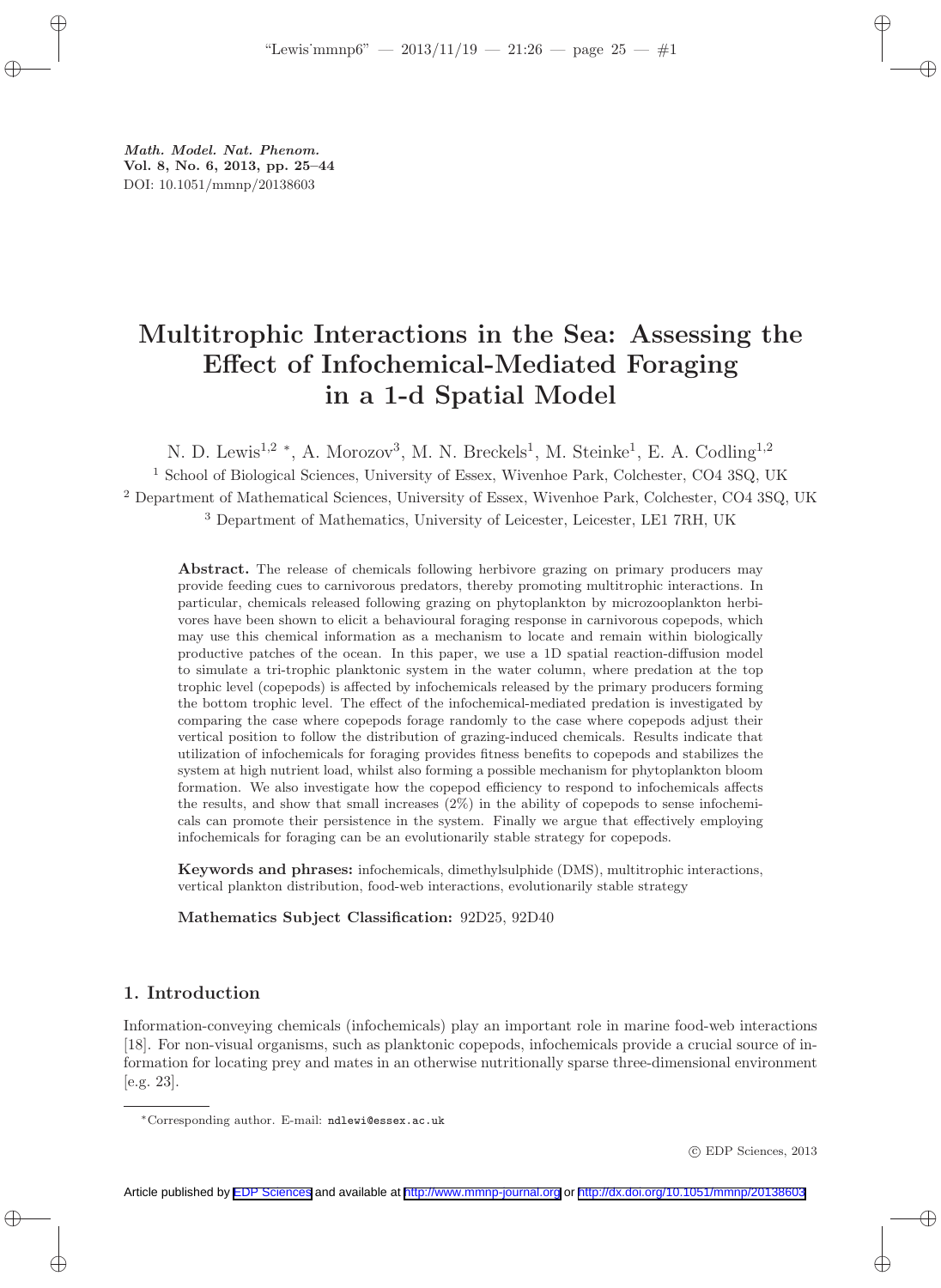Numerous chemicals are released into the marine environment by phytoplankton, and affect copepod foraging in a number of ways. Copepods avoid certain phytoplankton-derived compounds [44, 45] while others, such as phycotoxins [5,53] and polyunsaturated aldehydes [36], have deleterious effects on copepod survival and reproduction. Copepods are attracted to algal amino acids [15,38] and secondary metabolites [49], suggesting that some phytoplankton exudates may function as infochemical cues to help copepods locate suitable prey items.

A number of modelling studies in the literature have focused on the role of phytoplankton-derived toxins in plankton food chain interactions [e.g. 5]. However, the role of predator attraction to phytoplankton exudates has received little attention [28]. Here we consider phytoplankton-derived dimethylsulphide (DMS) as an example of one of potentially many infochemicals that may mediate interactions over three trophic levels. While the effect of DMS on copepod foraging success remains unresolved [3], we choose DMS as an example chemical that has been well studied due to its potential impact in climate regulation [4]. Furthermore, DMS is increasingly being recognized as an important marine infochemical, with a number of studies reporting attraction by a wide range of taxa, both in the water [49] and through airborne emissions fluxed to the atmosphere [7, 35]. DMS has been shown to elicit a foraging response in the copepod Temora longicornis [49] suggesting that copepods may use this chemical information when searching for prey. The release of DMS is rapidly accelerated following microzooplankton grazing on phytoplankton [1, 55]. The fact that copepods can detect and modify their behaviour in response to DMS suggests that, in principle, the grazing-induced release of DMS can promote multitrophic interactions between phytoplankton, microzooplankton and copepods by enhancing the copepod search for microzooplankton prey, potentially releasing excessive grazing pressure from phytoplankton [48].

Lewis et al. (2012) [27] explored a non-spatial model of the interactions between phytoplankton, microzooplankton and copepods under the influence of infochemicals produced following microzooplankton grazing. They found that inclusion of an infochemical term in the model stabilized the population dynamics and could promote the formation of phytoplankton blooms [27]. The vertical distribution of phytoplankton in the oceans is highly heterogeneous, but depth profiles have shown DMS concentrations to correspond well to the chlorophyll maxima [47], potentially allowing vertically-migrating copepods to use gradients of DMS to locate and remain within profitable foraging patches. Here we extend the work of Lewis et al. (2012) [27] to consider infochemical-mediated tritrophic interactions in one vertical dimension. We construct a 1-d reaction-diffusion food web model to simulate the grazing-induced production of chemicals in the water column, with an additional ordinary differential equation to model the distribution of vertically migrating copepods foraging under the influence of these chemicals. We show that this model reproduces the main results from Lewis *et al.* (2012) [27], that infochemical-mediated predation has a stabilizing effect on the population dynamics and may promote phytoplankton bloom formation, whilst also demonstrating that utilization of infochemicals provides fitness benefits to copepods, and can be evolutionarily beneficial for this species.

## 2. The Model

The following model describes the interactions between small infochemical-producing phytoplankton  $(P)$ , microzooplankton  $(M)$  and copepods  $(Z)$  between the surface  $(h = 0)$  and base of the euphotic zone  $(h = H)$ . Chemicals  $(C)$  are released into the water column following microzooplankton grazing on phytoplankton, which may then act as infochemical foraging cues for copepods to locate microzooplankton prey. The model is given by: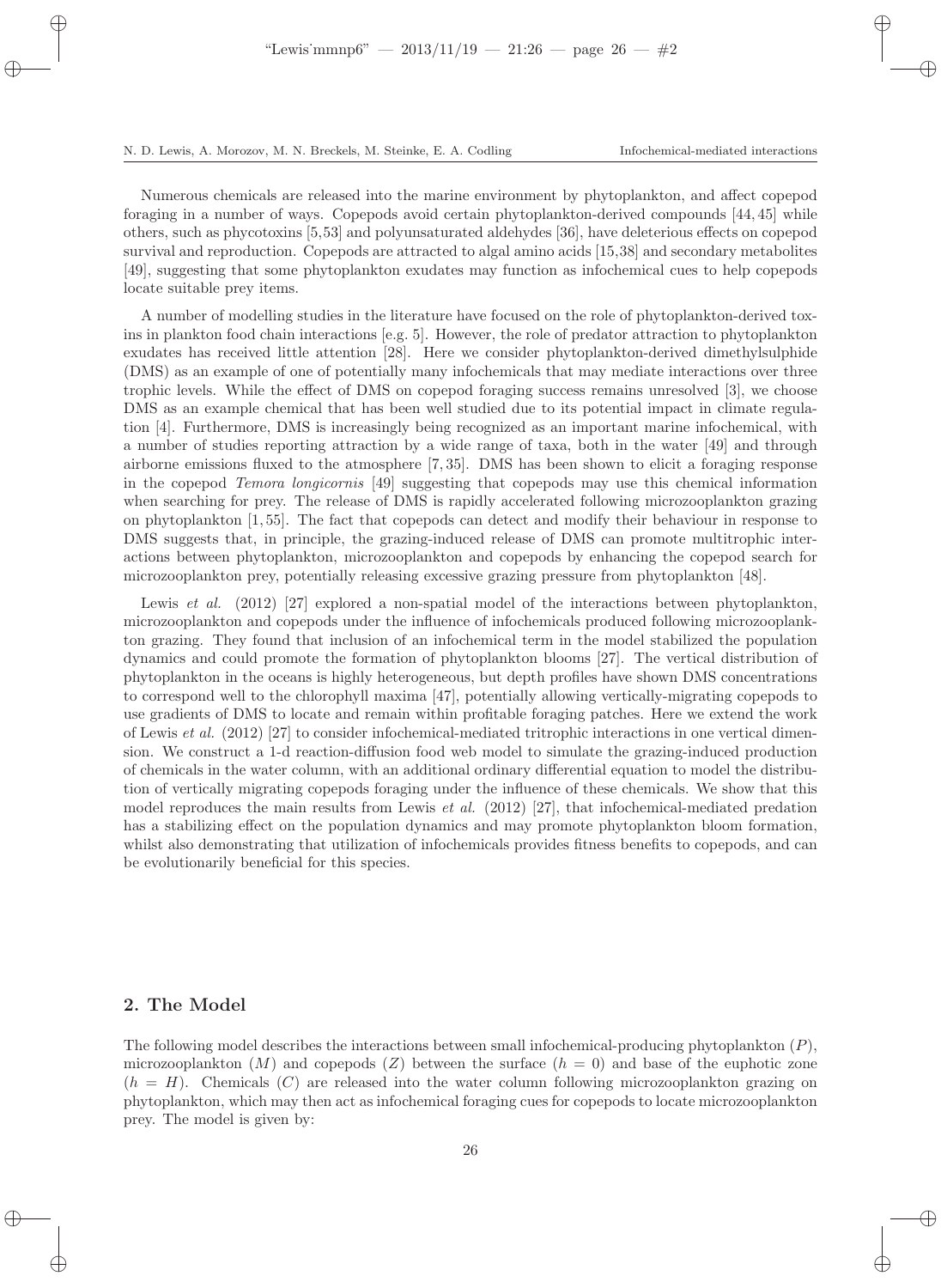$$
\frac{\partial P(h,t)}{\partial t} = D \frac{\partial^2 P}{\partial h^2} + r \exp \left( -\phi h - \omega \int_0^h P(h) \, dh \right) P\left( 1 - \frac{P}{K} \right) - mP - \frac{gPM}{k_1 + P} \tag{2.1}
$$

$$
\frac{\partial M(h,t)}{\partial t} = D \frac{\partial^2 M}{\partial h^2} + \frac{\gamma g P M}{k_1 + P} - \mu M - \frac{\beta M \overline{Z}}{k_2 + M} z(h) \tag{2.2}
$$

$$
\frac{\partial C(h,t)}{\partial t} = D \frac{\partial^2 C}{\partial h^2} + \frac{\eta gPM}{k_1 + P} - \nu C \tag{2.3}
$$

$$
\frac{d\overline{Z(t)}}{dt} = \epsilon \frac{\overline{Z}}{H} \int_0^H \frac{\beta M}{k_2 + M} z(h) \, dh - \delta \overline{Z}
$$
\n(2.4)

where P, M and C are the densities/concentration at depth h and  $\overline{Z}$  is the average density of copepods over the entire water column. The model is subject to the following boundary conditions to prevent the plankton species from leaving the euphotic zone, and to allow the flux of chemicals to the atmosphere:

$$
\frac{\partial P(0,t)}{\partial h} = \frac{\partial P(H,t)}{\partial h} = 0
$$
\n(2.5)

$$
\frac{\partial M(0,t)}{\partial h} = \frac{\partial M(H,t)}{\partial h} = 0
$$
\n(2.6)

$$
\frac{\partial C(0,t)}{\partial h} = FC, \quad \frac{\partial C(H,t)}{\partial h} = 0 \tag{2.7}
$$

In the model, phytoplankton are assumed to grow logistically with maximum rate of growth  $r$  and carrying capacity  $K$ , where  $r$  incorporates both the maximum resource availability and incident light intensity [42]. For the sake of simplicity, we do not explicitly consider depletion of nutrients in the water. Phytoplankton growth is limited by the amount of light available for photosynthesis. This decreases exponentially with depth due to two processes: (i) absorption by water, where  $\phi$  is the light attenuation coefficient and (ii) shading of phytoplankton in deep layers by phytoplankton in higher layers, which is taken to be the integral biomass of phytoplankton between  $h$  and the surface multiplied by the selfshading coefficient  $\omega$ . This results in a vertical heterogeneity of phytoplankton. Phytoplankton are also subject to a natural mortality  $m$ , which is assumed to occur from processes such as sinking out of the euphotic zone and predation from higher trophic levels.

Microzooplankton and copepods follow Holling type II functional responses [19] with maximum grazing/predation rates g &  $\beta$  and half-saturation constants  $k_1 \& k_2$  respectively. Microzooplankton convert grazed phytoplankton into new biomass with efficiency  $\gamma$  and are subject to natural mortality at a linear rate  $\mu$ , while copepods convert microzooplankton with efficiency  $\epsilon$  and are subject to natural mortality at a linear rate  $\delta$ . It is assumed that copepods prey on microzooplankton only. This is justified through experimental studies which have shown small DMS-producing phytoplankton to be a suboptimal food source for copepods [33], who select the nutritionally superior microzooplankton when presented with a choice of prey [e.g. 17].

Chemicals are produced at a rate  $\eta$  proportional to the rate of grazing of microzooplankton on phytoplankton  $[1, 55]$  and leave the system at a rate  $\nu$  due to processes such as photoxidation and bacterial consumption [46]. The flux of chemicals to the atmosphere is accounted for by the boundary conditions (Eq. 2.7), where  $F$  is the flux rate.

It is assumed that phytoplankton and microzooplankton have limited swimming abilities and are therefore subject to a turbulent diffusion,  $D$ , due to the surrounding fluid movement. The diffusion coefficient of DMS is similar to that obtained from phytoplankton and microzooplankton swimming experiments in the laboratory [43,54], therefore we assume chemicals are subject to the same turbulent diffusion. For the sake of simplicity, we further assume turbulent diffusion is the only mode of transport in the model, and do not take into account factors such as hydrodynamic circulation. Copepods have swimming speeds that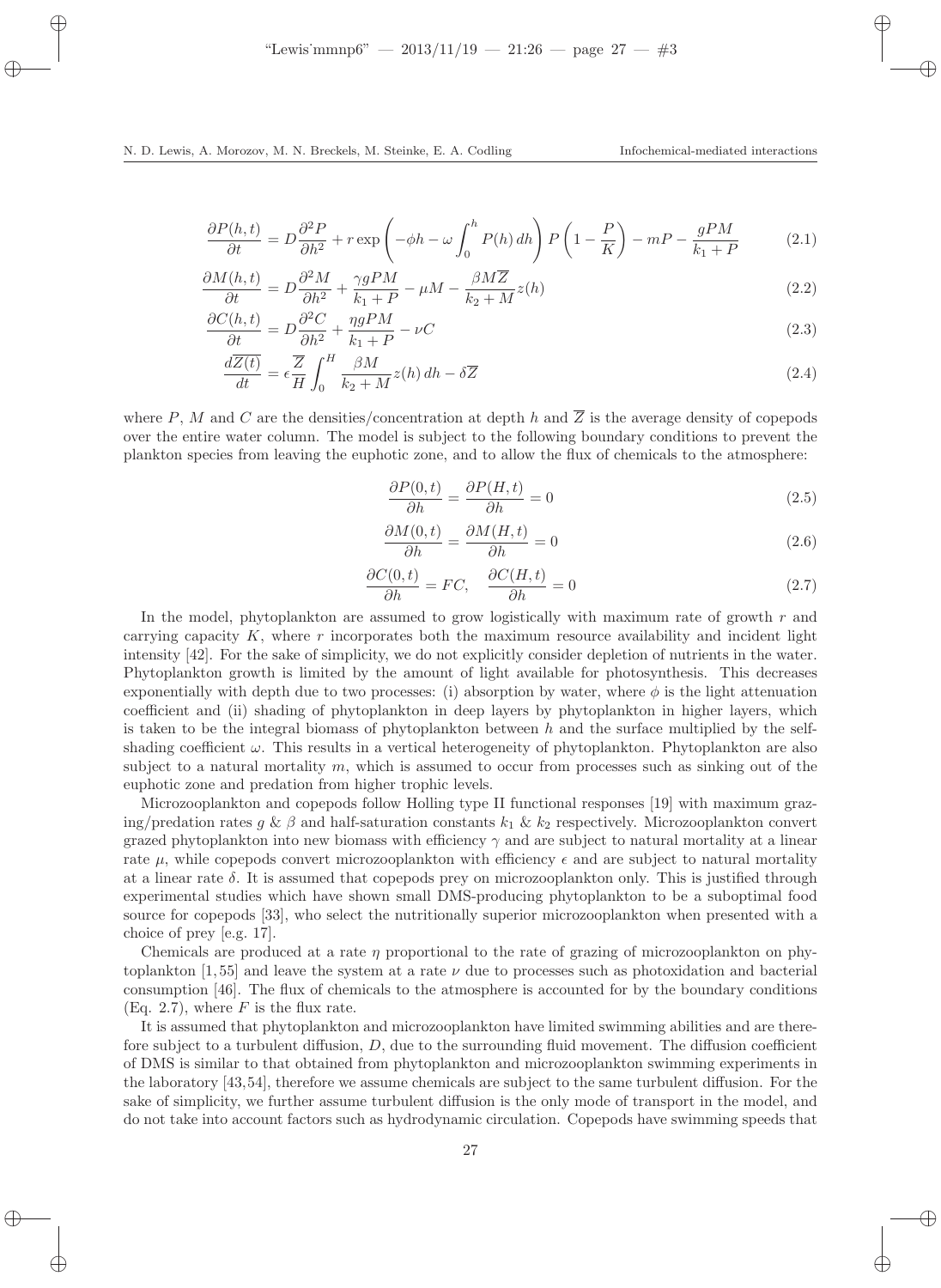are higher than turbulent velocity fluctuations and can therefore move independently of the surrounding water flow [57, 58]. It is for this reason that we model copepods in terms of the integral population size over the water column by an ordinary, rather than a partial, differential equation. In particular, copepods exhibit vertical migrations, often migrating between surface and deep layers several times over short time periods of 0.5–2 days [32], making the active movement of copepods a fast process in comparison to the passive diffusion of phytoplankton, microzooplankton and chemicals. It would therefore be incorrect to assign an individual copepod to a fixed horizontal layer in the water column in this model time-scale [32].

The relative density of copepods follows the vertical distribution given by the function  $z(h)$ , so that integration over the whole column gives H (Eq. 2.4). We consider two different formulations for  $z(h)$  in order to compare the following scenarios:

(i) Copepods are homogeneously distributed in the water column i.e. they forage randomly with no mechanism to locate microzooplankton prey:

$$
z(h) = 1\tag{2.8}
$$

(ii) Copepods follow the ideal free distribution in its simplest form [IFD; 16,25] based on infochemicals i.e. copepods adjust their vertical position to follow the instantaneous distribution of chemicals. We suggest here that the copepod response to infochemicals is not concentration dependent. This formulation is given by:

$$
z(h) = \frac{C(h)}{\overline{C}}, \text{ with } \overline{C} = \frac{1}{H} \int_0^H C(h) \, dh \tag{2.9}
$$

We impose zero-flux boundary conditions for phytoplankton (Eq. 2.5) and microzooplankton (Eq. 2.6) at the surface  $(h = 0)$  and base  $(h = H)$  of the euphotic zone. We also impose a zero-flux boundary condition for chemicals at the bottom of the euphotic zone, but use a Neumann boundary condition at the surface (Eq. 2.7) to account for the flux of chemicals to the atmosphere.

Parameter values and ranges are based on values found in the literature, and are summarized in Table 1. We note that the base mortality rate for copepods is slightly lower than reported. This was to prevent copepods from heading to extinction when modelled to forage randomly, allowing us to work with a tritrophic system.

We consider the depth of the euphotic zone to be  $H = 80$ m and split this into 300 depth levels to gain a sufficient degree of accuracy. Numerical simulations are begun assuming phytoplankton, microzooplankton and chemicals are uniformly distributed to  $h = 70$ m, at densities of 0.5µg C l<sup>-1</sup>, 0.1µg C l<sup>-1</sup> and 0.001nM respectively, below which the initial density/concentration is zero. The initial density of copepods is 0.05 $\mu$ g C l<sup>−1</sup> throughout the water column. We use a time resolution of  $\Delta t = 0.01$ d. Experimenting with other depth and time resolutions reveals the qualitative behaviour of the model to be robust. All one- and two-parameter bifurcation diagrams were constructed by numerically solving Eqs. (2.1–2.4). Pseudo code for the method used to carry out these bifurcation analyses is given in Appendix A.

The dynamics of the model were explored by extensive numerical simulation in MATLAB [29]. We used the finite-difference method based on the explicit scheme [21] for numerical simulation of the model equations. The integrals in the equations were computed based on the trapezoidal rule [21]. In the following analysis simulations are run for 2000 days unless otherwise stated. This was to allow solutions to tend to equilibrium. We consider copepod extinction to occur if  $\overline{Z}$  < 0.1 $\mu$ g C l<sup>-1</sup> at the end of the simulation (see Appendix A). Likewise, phytoplankton bloom formation is assumed to have occurred if an equilibrium is obtained where the density of phytoplankton in the surface layer,  $P_{surf}$ , is greater than  $50\mu\text{g}^{\bullet} \text{C}$  l<sup>-1</sup>.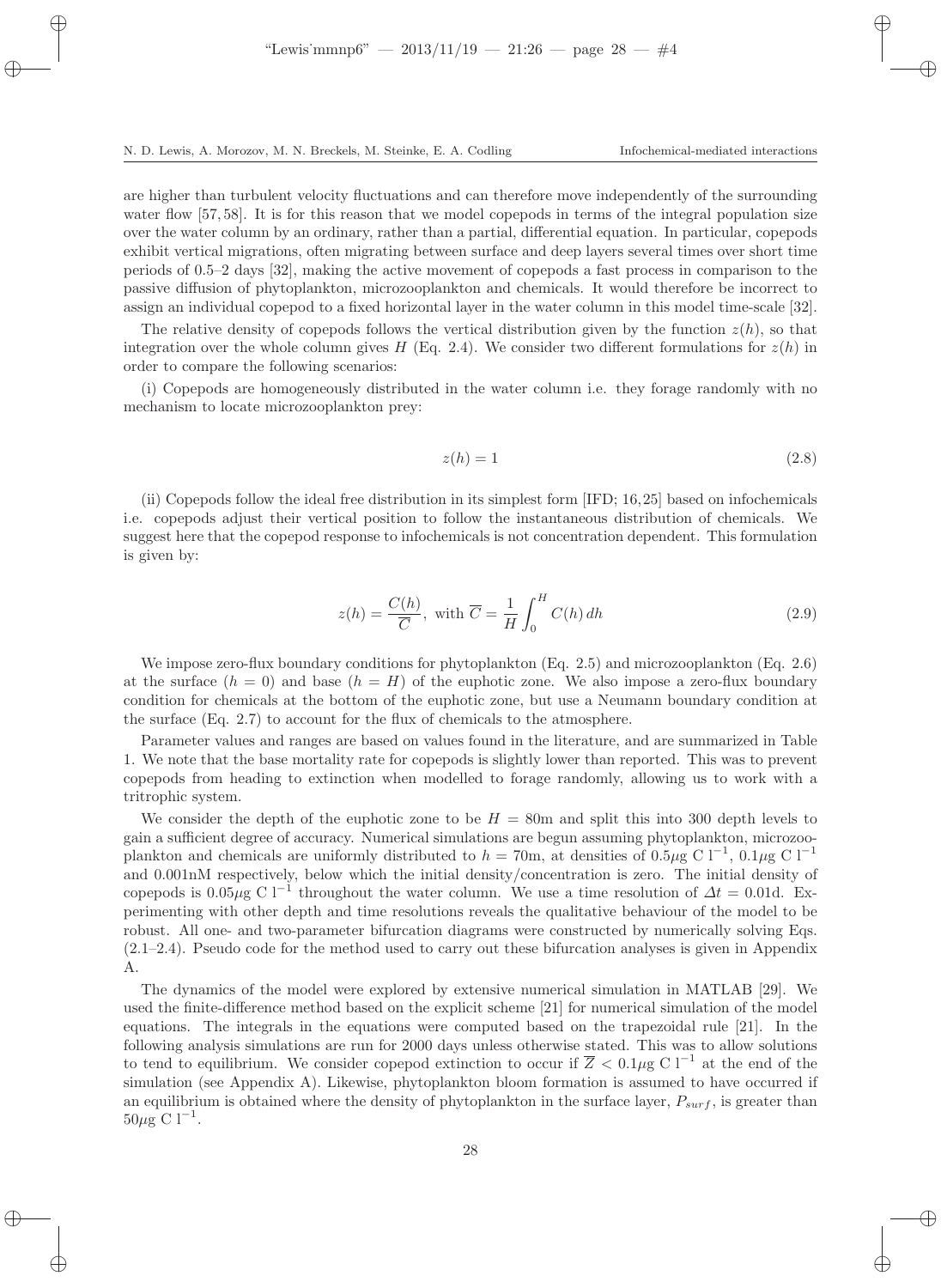

Figure 1. The three main dynamical regimes displayed by the model: (a) the predatorprey profile (PP), produced using the fixed values in Table 1 when copepods forage randomly, with  $\delta = 0.015$  (copepod mortality) to ensure copepods become extinct, (b) limit cycle behaviour (LC), showing the mean plankton densities, produced using the fixed values in Table 1 when copepods forage randomly and (c) the persistence steady state, produced using the fixed values in Table 1 when copepods follow the ideal free distribution based on chemicals.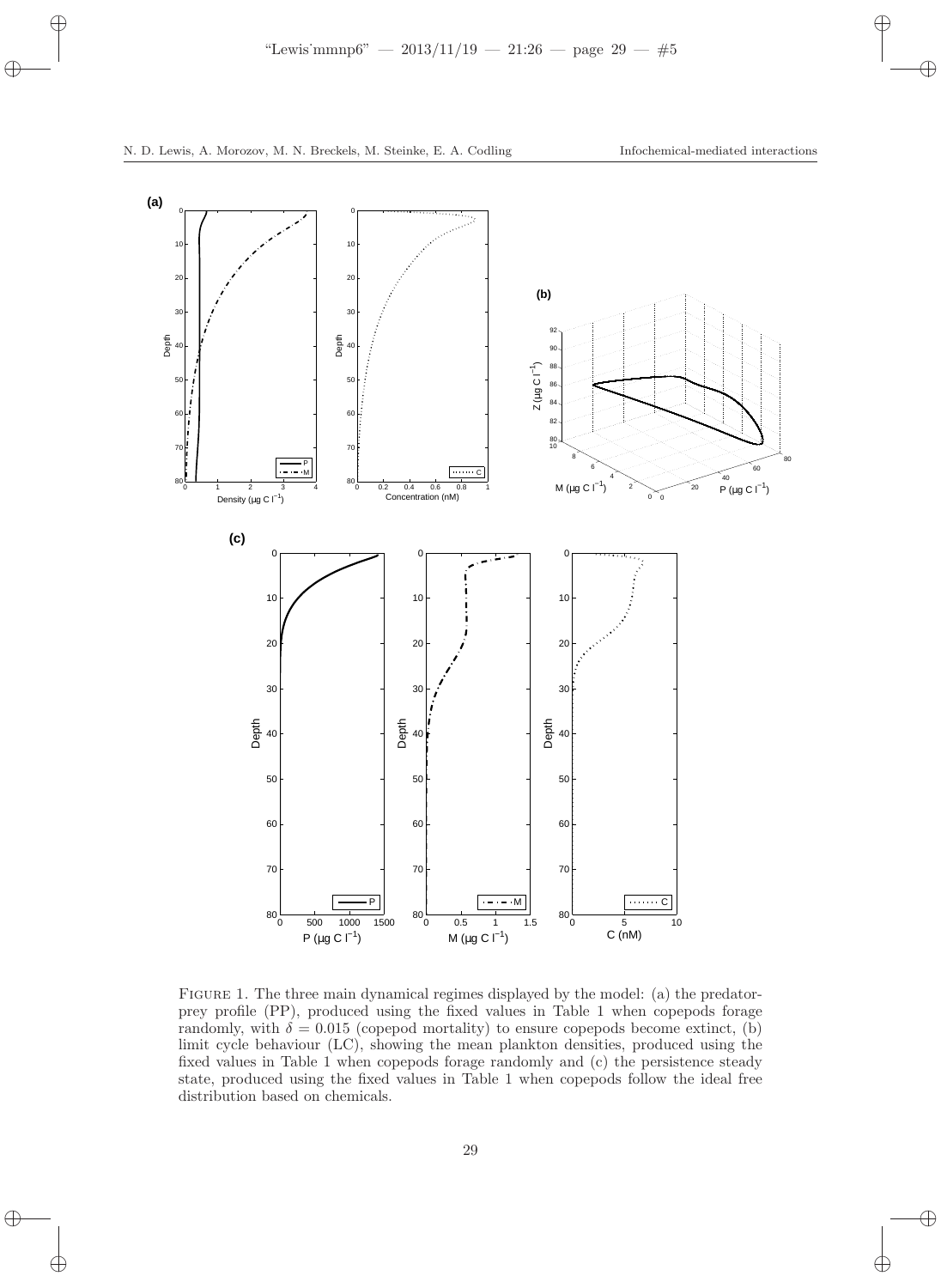| Parameter        | Definition                          | Units                       | Fixed value  | Range                 |  |
|------------------|-------------------------------------|-----------------------------|--------------|-----------------------|--|
| $\boldsymbol{r}$ | Phytoplankton intrinsic growth rate | $d^{-1}$                    | 1.5          | $0.1 - 2$ [32]        |  |
| К                | Phytoplankton carrying capacity     | $\mu$ g C l <sup>-1</sup>   | 2000         | $50 - \infty$ [32]    |  |
| $\phi$           | Light attenuation coefficient       | $m^{-1}$                    | 0.05         | $0.005 - 0.15$ [32]   |  |
| $\omega$         | Self-shading coefficient            | $1/(m \mu g C l^{-1})$      | 0.002        | $0.0005 - 0.005$ [32] |  |
| $\mathfrak{g}$   | Microzooplankton grazing rate       | $d^{-1}$                    | 7.5          | $2-12$ [9]            |  |
| $\beta$          | Copepod predation rate              | $d^{-1}$                    | 1.4          | $0.6 - 1.4$ [11]      |  |
| k <sub>1</sub>   | Half saturation constant            | $\mu$ g C l <sup>-1</sup>   | 20           | $20 - 100$ [11]       |  |
| k <sub>2</sub>   | Half saturation constant            | $\mu$ g C l <sup>-1</sup>   | 60           | $20 - 100$ [11]       |  |
| $\gamma$         | Microzooplankton grazing efficiency |                             | 0.3          | $0.3 - 0.5$ [22]      |  |
| $\epsilon$       | Copepod predation efficiency        |                             | 0.7          | $0.3 - 0.7$ [22]      |  |
| m                | Phytoplankton mortality             | $d^{-1}$                    | 0.02         | $0 - 0.3$ [13]        |  |
| $\mu$            | Microzooplankton mortality          | $d^{-1}$                    | 0.05         | $0.015 - 0.15$ [11]   |  |
| $\delta$         | Copepod mortality                   | $d^{-1}$                    | 0.01         | $0.015 - 0.15$ [11]   |  |
| $\eta$           | Chemical production                 | $\text{mmol}/\mu\text{g}$ C | $\mathbf{1}$ | $0.02 - 1.4$ [30, 55] |  |
| $\nu$            | Chemical removal rate               | $d^{-1}$                    | 0.7          | $0.7 - 2.2$ [13]      |  |
| D                | Diffusion coefficient               | $m^2$ d <sup>-1</sup>       | 1            | $1 - 10$ [2]          |  |
| $\boldsymbol{F}$ | Chemical flux to the atmosphere     | $d^{-1}$                    | 0.13         | $0.13$ [13]           |  |

Table 1. Model parameter values. The parameter values given here are fixed unless otherwise stated.

# 3. Results

To gain an initial insight into the behaviour of the model, simulations were run where parameters took values at the boundaries of each parameter range in Table 1, whilst all other parameters were kept at their fixed values. These initial simulations revealed three main dynamical regimes. The first is the predator-prey vertical profile (PP), where copepods become extinct from the system and phytoplankton and microzooplankton densities tend to a heterogeneous stable steady state (Figure 1a). This profile is in agreement with that of [10] for a planktonic predator-prey system. The second is limit cycle behaviour (LC), where the mean (depth-averaged) plankton densities exhibit periodic oscillations (Figure 1b). The third is the persistence profile, where all plankton populations tend to a heterogeneous steady state (Figure 1c). There were three cases which led to a different steady state profile (O), where  $P > M \quad \forall P, M$ . For each of these cases phytoplankton were unable to bloom. The results of these initial simulations are summarized in Table 2.

The purpose of the following sections is to assess the effect of infochemical-mediated foraging on (1) copepod fitness, (2) system stability and (3) phytoplankton bloom formation. These sections will provide detail on the above results while exploring the dynamics of the model across the full range of a few parameters of interest.

## 3.1. Copepod persistence and abundance

Using infochemicals to locate microzooplankton prey appears to provide a number of fitness benefits to copepods. In particular, there were seven parameterizations where infochemically informed copepods could persist in the system, but not randomly foraging copepods (Table 2). In contrast, there was only one parameterization in which the equilibrium density of randomly foraging copepods was greater than that of chemically informed copepods, this being in a low carrying capacity environment  $(K = 50 \mu g \text{ C } l^{-1})$ . However, as will be shown in section 4, this does not necessarily mean that foraging randomly is the better strategy in this case.

Here we carry out bifurcation analyses on the copepod mortality and feeding parameters to further assess the effect of infochemicals on copepod fitness.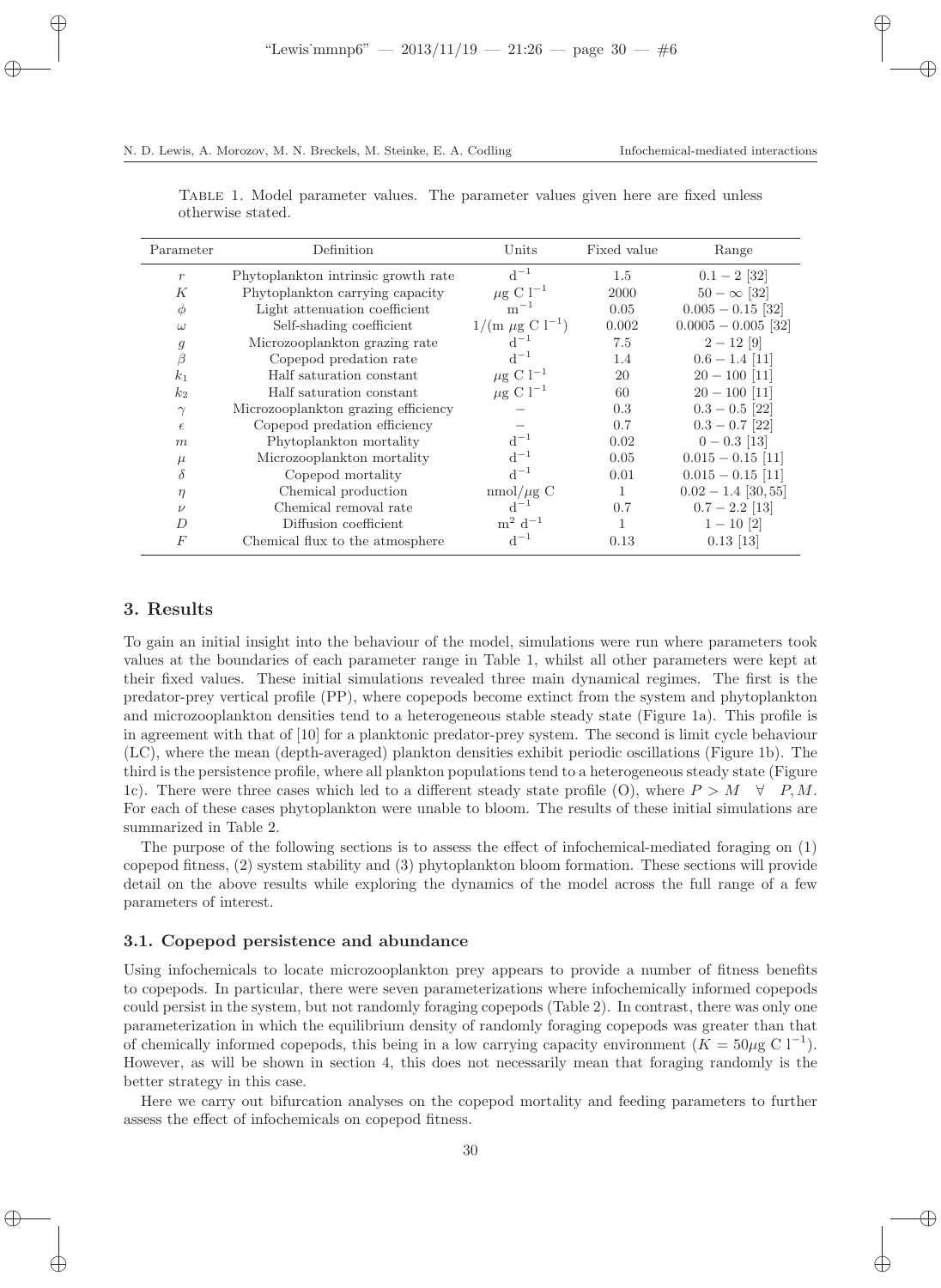Table 2. Results from using the lower bound (LB) and upper bound (UB) of the parameter ranges of Table 1 in the model given by Eqs. 2.1–2.4, keeping all other parameters at the fixed value (Table 1). Solutions tend to either a stable predator-prey profile (PP) as in Figure 1a, a limit cycle (LC) as in Figure 1b, a stable persistence steady state (SS) as in Figure 1c or other (O). Copepods are said to persist (indicated by ticks) if  $\overline{Z} \geq 0.1 \mu$ g C l<sup>-1</sup> at the end of the simulation. The copepod density is given in the case of persistence steady state (SS). Phytoplankton are said to bloom (indicated by ticks) if  $P_{surf} \geq 50 \mu$ g C l<sup>-1</sup> at the end of the simulation. The phytoplankton ability to bloom is recorded only if an equilibrium is reached. Simulations are run for 2000 time steps.

| Parameter        | Value                                | Solution                     | Copepods  | <b>Bloom</b>                  | Solution                  | Copepods                   | <b>Bloom</b> |
|------------------|--------------------------------------|------------------------------|-----------|-------------------------------|---------------------------|----------------------------|--------------|
| $\boldsymbol{r}$ | $LB = 0.1$<br>$\mathrm{UB}{=2}$      | $\mathcal{O}$<br>$_{\rm LC}$ | X<br>✓    | $\pmb{\mathsf{X}}$            | $\mathcal{O}$<br>$\rm SS$ | $\boldsymbol{x}$<br>21.9   | X<br>J       |
| $\cal K$         | $LB = 50$<br>$UB = 2000$             | $\overline{O}$<br>LC         | 44.4<br>✓ | Х<br>Х                        | <b>SS</b><br>$\rm SS$     | 15.5<br>$21.4\,$           | X<br>✓       |
| $\phi$           | $LB = 0.005$<br>$UB = 0.15$          | LC<br>${\rm PP}$             | ✓<br>X    | Х                             | <b>SS</b><br>$\rm SS$     | 21.4<br>$21.2\,$           | ✓<br>✓       |
| $\omega$         | $LB = 0.0005$<br>$UB = 0.005$        | $_{\rm LC}$<br>LC            | ✓<br>✓    |                               | <b>SS</b><br>SS           | 25.4<br>19.9               | ✓<br>✓       |
| $\boldsymbol{g}$ | $\mathrm{LB}{=2}$<br>$UB = 12$       | $_{\rm LC}$<br>PP            | ✓<br>Х    | Х                             | <b>SS</b><br>$\rm SS$     | 6.92<br>30.1               | ✓            |
| $\beta$          | $LB = 0.6$<br>$UB = 1.4$             | PP<br>$_{\rm LC}$            | Х<br>J    | $\pmb{\mathsf{X}}$<br>X       | $\rm SS$<br>$\rm SS$      | 38.4<br>$21.4\,$           | ✓<br>✓       |
| k <sub>1</sub>   | $LB = 20$<br>$\mathrm{UB}{=}\,100$   | $_{\rm LC}$<br>$_{\rm LC}$   | ✓<br>✓    |                               | SS<br>$\rm SS$            | 21.4<br>$17.3\,$           | ✓<br>✓       |
| $k_2$            | $LB = 20$<br>$UB = 100$              | $_{\rm LC}$<br>${\rm PP}$    | ✓<br>Х    | $\overline{\phantom{a}}$<br>X | <b>SS</b><br>$\rm SS$     | 9.23<br>30.5               | ✓<br>✓       |
| $\gamma$         | $LB = 0.3$<br>$UB = 0.5$             | $_{\rm LC}$<br>LC            | ✓<br>✓    |                               | <b>SS</b><br>$\rm SS$     | 21.4<br>36.1               | ✓<br>J       |
| $\epsilon$       | $LB = 0.3$<br>$UB = 0.7$             | PP<br>LC                     | X<br>✓    | Х<br>X                        | <b>SS</b><br>$\rm SS$     | 16.4<br>21.4               | ✓<br>✓       |
| $\,m$            | $LB=0$<br>$UB = 0.3$                 | $_{\rm LC}$<br>${\rm PP}$    | ✓<br>X    | Х                             | <b>SS</b><br>$\rm SS$     | 34.2<br>8.32               | ✓<br>✓       |
| $\mu$            | $LB = 0.015$<br>$\mathrm{UB}{=0.15}$ | $_{\rm LC}$<br>$_{\rm LC}$   | ✓<br>✓    |                               | <b>SS</b><br>$\rm SS$     | 21.8<br>$20.2\,$           | ✓<br>✓       |
| $\delta$         | $LB = 0.015$<br>$UB = 0.15$          | PP<br>${\rm PP}$             | X<br>X    | $\pmb{\mathsf{X}}$<br>X       | $\rm SS$<br>PP            | 19.0<br>$\pmb{\mathsf{X}}$ | ✓<br>X       |
| $\eta$           | $LB = 0.02$<br>$UB = 1.4$            | $_{\rm LC}$<br>$_{\rm LC}$   | ✓<br>✓    |                               | $\rm SS$<br>$\rm SS$      | 21.4<br>$21.4\,$           | ✓<br>✓       |
| $\nu$            | $LB = 0.7$<br>$UB = 2.2$             | LC<br>$_{\rm LC}$            | ✓<br>✓    |                               | <b>SS</b><br>$\rm SS$     | 21.4<br>21.0               | ✓<br>✓       |

Randomly foraging copepods Chemically informed copepods

The bifurcation diagrams in Figure 2 show the mean (depth-averaged) plankton densities for different values of the copepod mortality rate,  $\delta$ . When copepods are assumed to forage randomly, the plankton densities exhibit oscillations until  $\delta = 0.025d^{-1}$  where the copepod population becomes extinct, and the phytoplankton and microzooplankton densities stabilize at low levels (Figure 2a). Assuming that copepods locate microzooplankton prey through chemodetection initially stabilizes the system until  $\delta$  =  $0.015d^{-1}$  where solutions begin to oscillate (Figure 2b). In this situation copepods are able to survive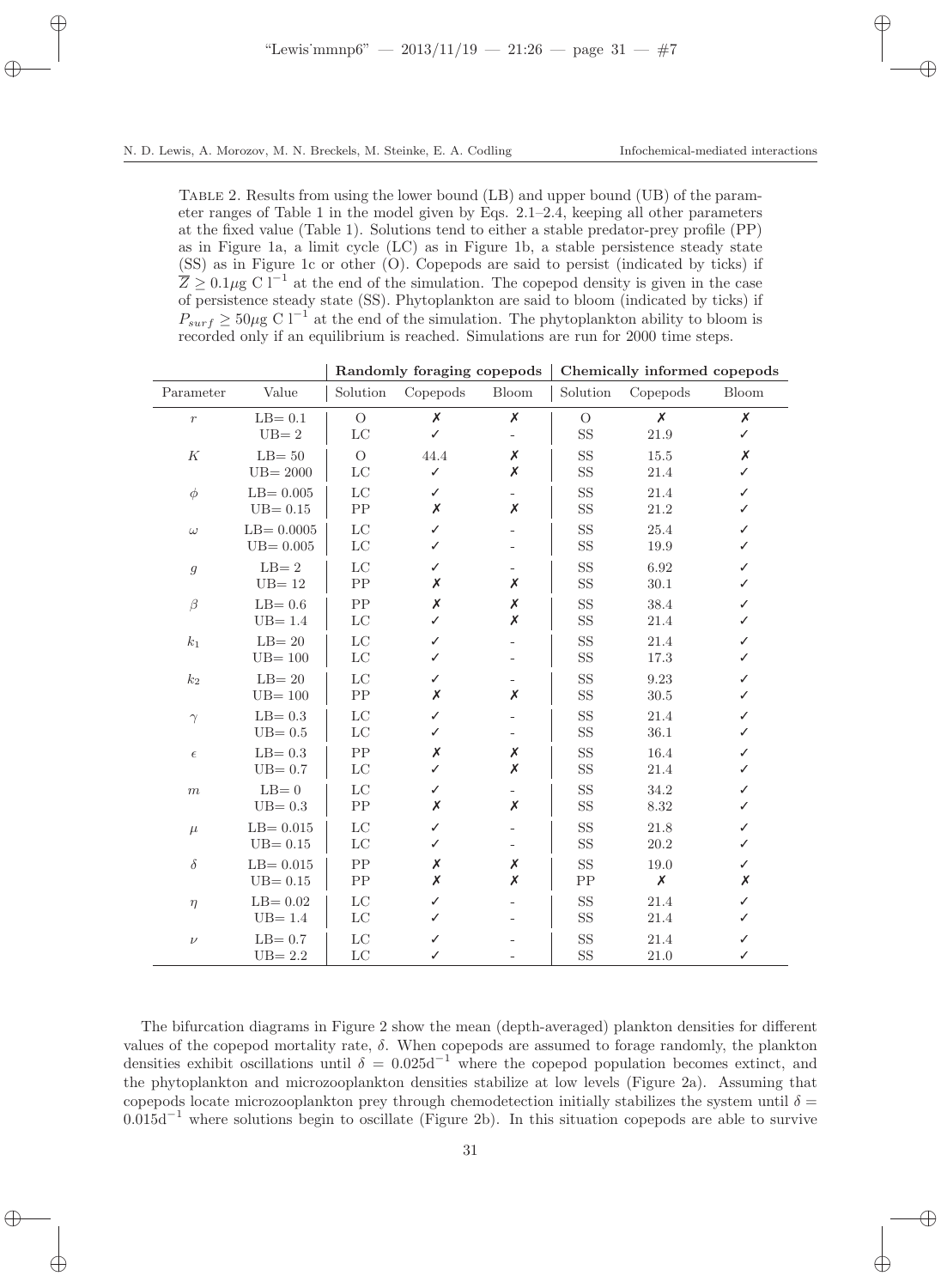

FIGURE 2. Bifurcation diagrams showing the space-average plankton densities for different levels of copepod mortality,  $\delta$ , when (a) copepods forage randomly and (b) copepods forage according to the ideal free distribution based on chemicals, produced using the fixed values in Table 1. The diagram shows the equilibrium densities of the stable steady state or the maximum and minimum densities of the stable limit cycle.

in the system until  $\delta = 0.085d^{-1}$ , meaning that copepods that improve the efficiency of their search through chemodetection can survive under greater predation pressure from higher trophic levels. It should be noted that there is a small range of copepod mortality values ( $\delta < 0.02d^{-1}$ ) where the density of randomly foraging copepods is greater than that of chemically informed copepods, suggesting that it is beneficial for copepods to forage randomly rather than through chemodetection. Likewise, a similar situation is observed over the full range of the phytoplankton carrying capacity,  $K$  (Figure 4). We emphasize here that this occurs only for values of  $\delta$  below the reported range given in Table 1, and that it was necessary to use a low value of  $\delta$  to preserve a tritrophic system, and prevent randomly foraging copepods from becoming extinct in this scenario.

Table 2 shows copepods to become extinct when parameterized with a low predation rate or conversion efficiency suggesting that, in the absence of infochemical cues, copepods are not efficient enough predators to persist in the system. The two-parameter bifurcation maps in Figure 3 detail copepod persistence and system stability in  $\beta - \epsilon$  (copepod predation rate – predation efficiency) parameter space for randomly foraging and infochemically informed copepods. It can been seen from Figure 3a that randomly foraging copepods require large values of both the predation rate,  $\beta$ , and conversion efficiency,  $\epsilon$ , to persist in the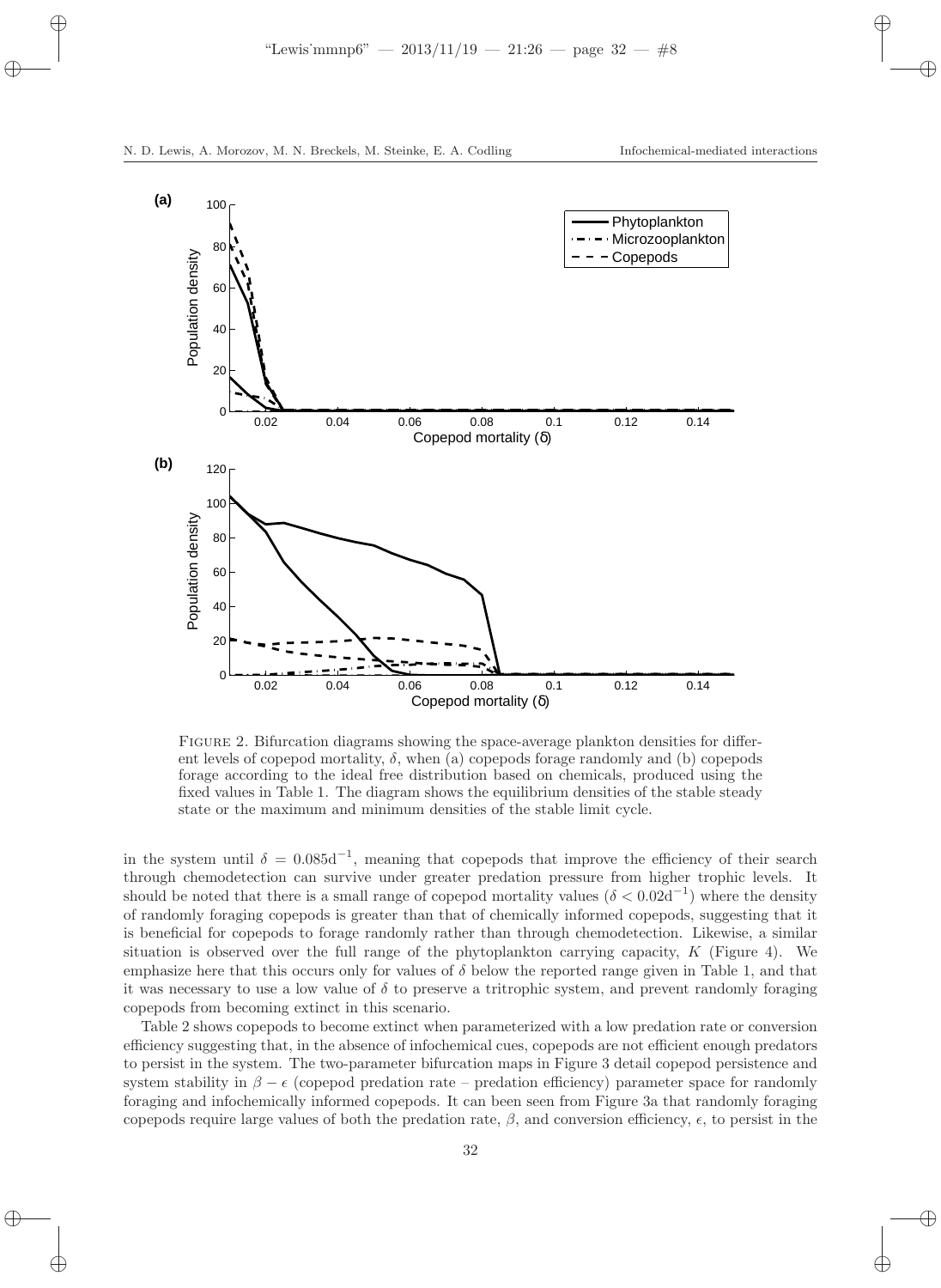

FIGURE 3. Two-parameter bifurcation maps for the copepod feeding parameters  $\beta$  and  $\epsilon$ when (a) copepods forage randomly and (b) copepods forage according to the ideal free distribution based on chemicals, produced using the fixed values in Table 1. Different symbols represent different dynamical regimes: closed circles for a heterogeneous stable steady state with copepod persistence, open circles for unstable dynamics with copepod persistence, and crosses for a heterogeneous stable steady state with copepod extinction. It is noted here that the points  $(\beta, \epsilon) = (1, 0.7), (1.4, 0.5)$  in (a) and  $(\beta, \epsilon) = (0.8, 0.4)$  in (b) required more than 2000 days to reach the given solution.

system whereas Figure 3b shows copepod persistence to be possible for a larger range of parameter values. In particular, copepods can persist in the system with either a low value of  $\beta$  or  $\epsilon$  provided that the other parameter is high. Furthermore, a stable steady state, as in Figure 1c, is attained over a larger range of parameter combinations when copepods forage according to the ideal free distribution (closed circles in Figure 3). When copepods forage randomly limit cycle behaviour, as in figure 1b, is more likely to occur if copepods persist (open circles in Figure 3). In this situation, less efficient copepod predators are able to persist by utilizing chemodetection to improve the efficiency of their search for microzooplankton prey (Figure 3b).

## 3.2. Stabilisation of system dynamics

Use of the ideal free distribution based on chemicals (Eq. 2.9) in the model appears to have a stabilizing effect on the system dynamics. Table 2 shows all parameterisations which display limit cycle behaviour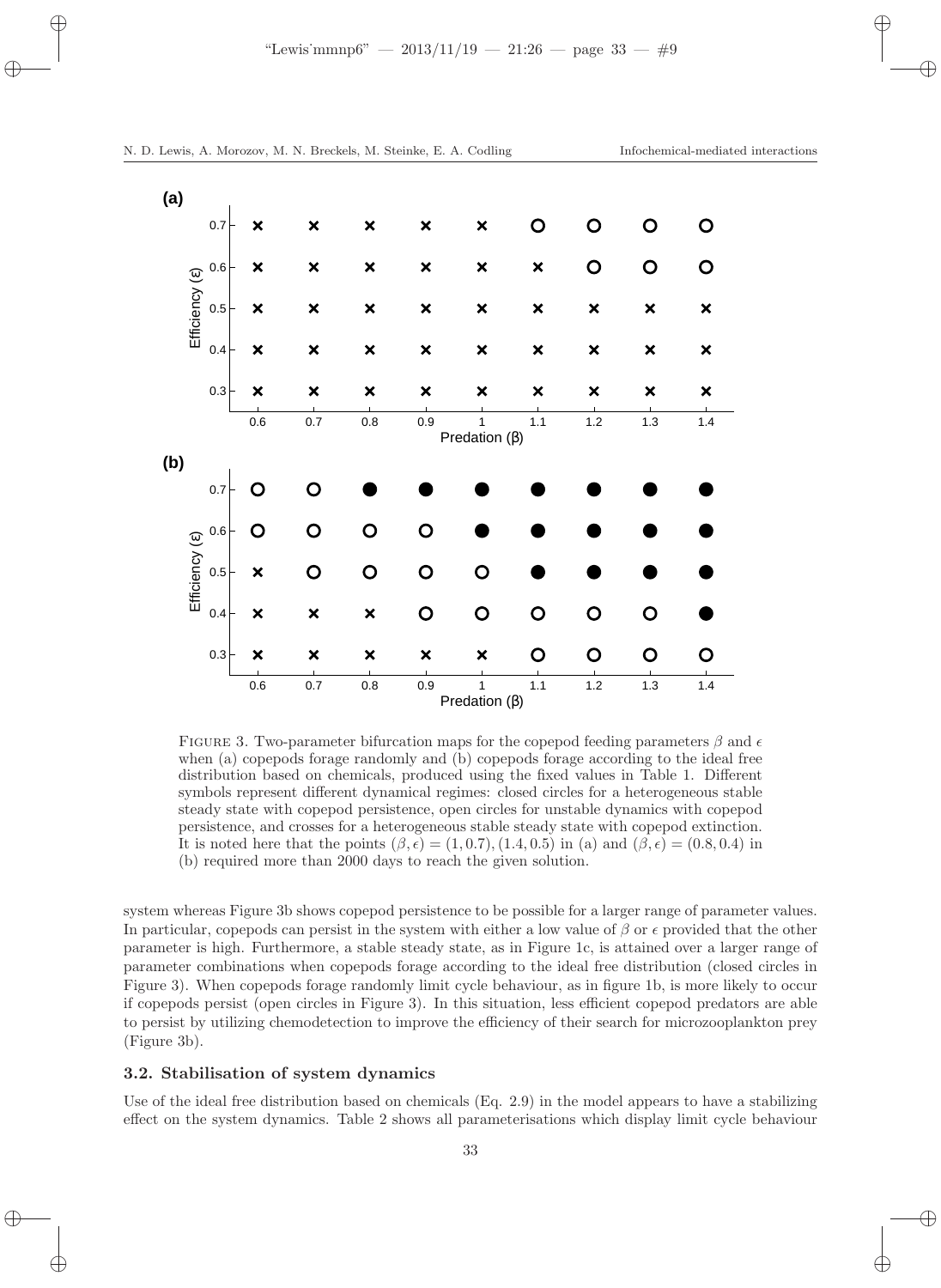when copepods forage randomly to lead to the stable persistence steady state upon applying the assumption that copepods follow infochemicals. Furthermore, none of the tested parameterizations resulted in limit cycle behaviour when the ideal free distribution based on chemicals was used in the model.



Figure 4. Bifurcation diagram showing the space-average plankton densities for different levels of the phytoplankton carrying capacity, K, when (a) copepods forage randomly and (b) copepods forage according to the ideal free distribution based on chemicals, produced using the fixed values in Table 1. The diagram shows the equilibrium densities of the stable steady state or the maximum and minimum densities of the stable limit cycle.

It is a standard result in theoretical ecology that increasing the carrying capacity of the base species in a model has a destabilizing effect on the population dynamics of the system (the Paradox of Enrichment [39,40]). The bifurcation diagrams in Figure 4 show the mean (depth-averaged) densities of the plankton species as the phytoplankton carrying capacity is increased. When copepods are assumed to forage randomly the model behaves in the same way as the standard Rosenzweig-MacArthur model [40], where the initial stable steady state becomes destabilized upon eutrophication ( $K \approx 100$ ; Figure 4a). However, when it is assumed that copepods use infochemicals to locate microzooplankton prey the system is stable over the full range of  $K$  (Figure 4b).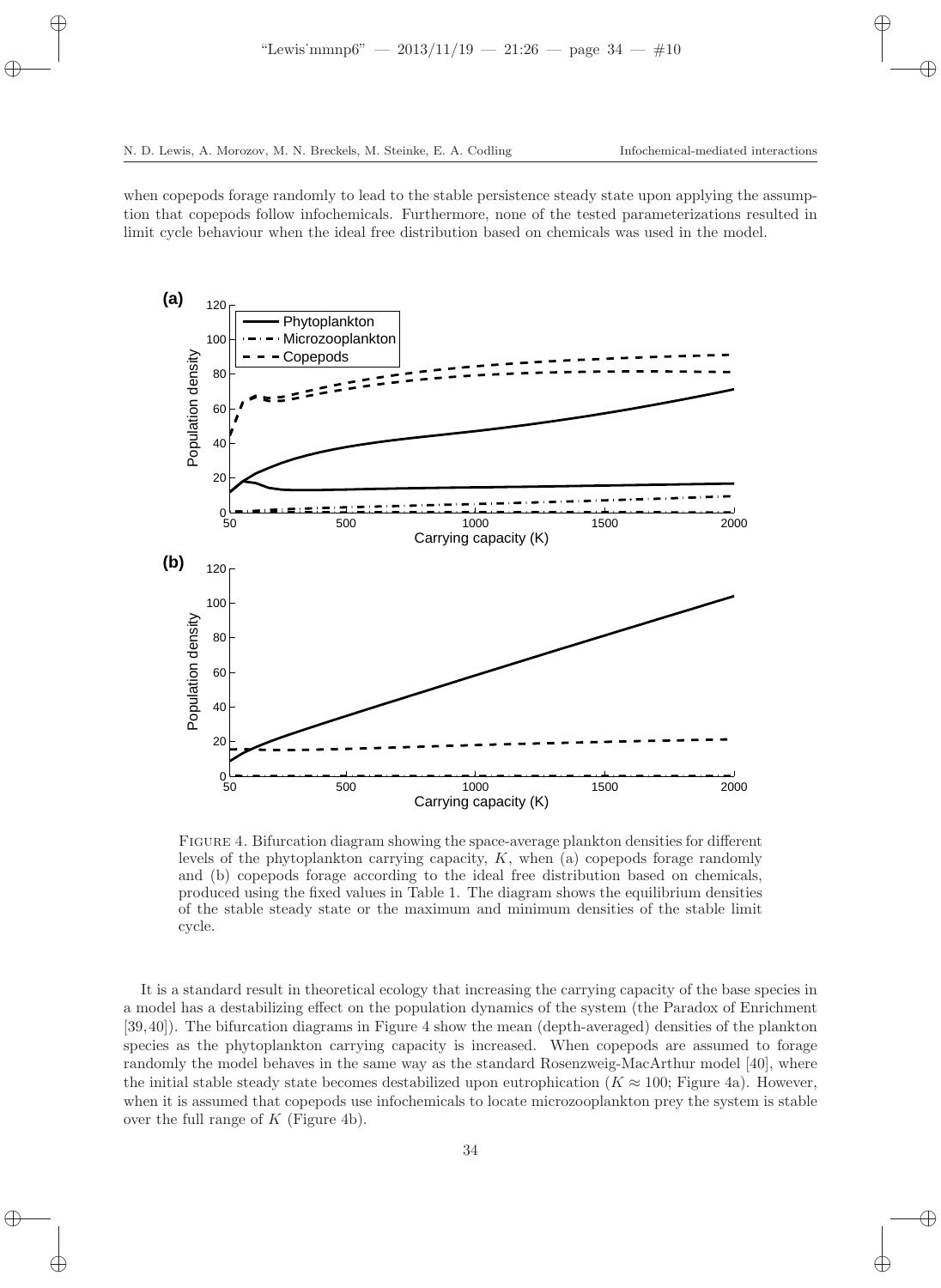For a large range of the phytoplankton carrying capacity  $(K > 600)$  phytoplankton were present at higher densities when assuming copepods forage through chemodetection rather than foraging randomly, with only a small range of K showing the opposite trend  $(K < 150)$ , supporting the hypothesis that infochemical-mediated predation promotes bloom formation.

#### 3.3. Phytoplankton bloom formation

Releasing chemicals that attract the predators of herbivorous microzooplankton appears to function as a mechanism for phytoplankton bloom formation (Table 2). In particular, phytoplankton bloom formation was possible for twenty-seven out of thirty parameterizations when copepods were modelled to follow the ideal free distribution based on chemicals, but was not possible when copepods were modelled to forage randomly.



Figure 5. Two-parameter bifurcation map for the phytoplankton growth parameters  $\phi$  and  $\omega$  when copepods forage randomly, produced using the fixed values in Table 1. Different symbols represent different dynamical regimes: open circles for unstable dynamics and crosses for a heterogeneous stable steady state without blooms ( $P_{surf}$  <  $50\mu$ g C l<sup>-1</sup>).

The two-parameter bifurcation map in Figure 5 shows where stability and bloom formation occurs depending on the phytoplankton growth parameters in  $\phi - \omega$  parameter space when copepods forage randomly. It can be seen from Figure 5 that for  $\phi \leq 0.063$  the system exhibited limit cycle behaviour as in Figure 1b, otherwise the system tended to the predator prey profile as in Figure 1a, meaning that a stable equilibrium where  $P_{surf} \geq 50 \mu$ g C l<sup>-1</sup> is not obtained for any parameter combination when copepods are assumed to forage randomly. Hence phytoplankton bloom formation is not possible.

Bloom formation was possible for all parameter combinations when copepods were assumed to forage according to the ideal free distribution based on chemicals (figure omitted), although we note here that the points  $(\beta, \epsilon) = (0.0195, 0.0005)$  and  $(\beta, \epsilon) = (0.121, 0.0005)$  required more than 2000 days to reach an equilibrium. In this situation, chemicals are released to patches of high biological activity, which are utilized by foraging copepods. The increased copepod predation on microzooplankton releases excessive grazing pressure from phytoplankton, allowing the formation of a bloom.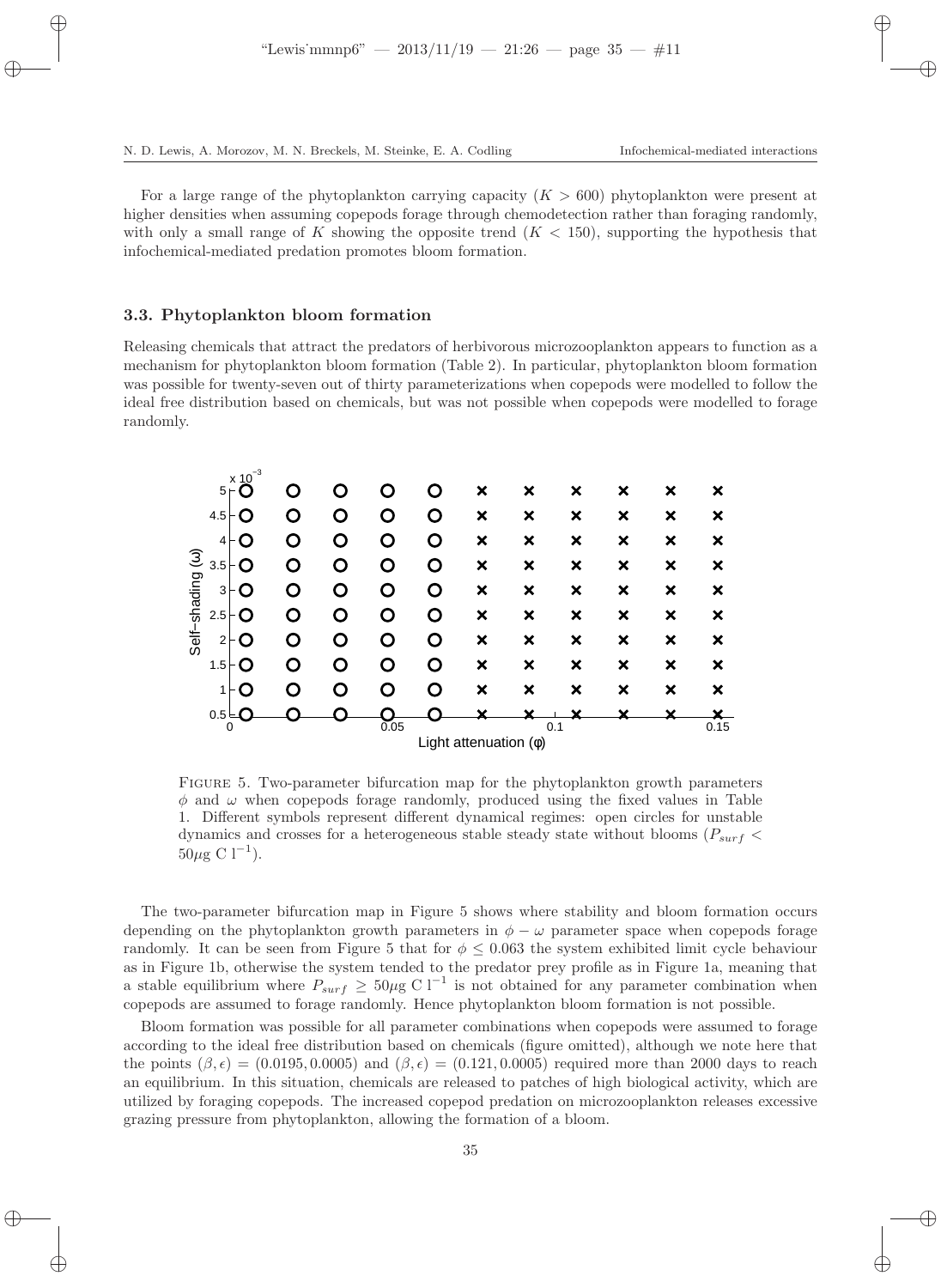# 4. Infochemical-mediated foraging as an evolutionarily stable strategy

The functions  $z(h)$  that describe the vertical distribution of copepods (Eqs. 2.8 & 2.9) assume either copepods make no use of infochemicals, or that copepods can match the distribution of chemicals with 100% efficiency. In reality, chemicals released into a patch of high biological activity will not span the full depth of the water column (see Figure 1c) and hence copepods would have to make use of other cues in their search for microzooplankton prey [56]. In particular, Woodson et al. (2007) [56] showed copepods to use a range of cue hierarchies to narrow search regions.

Taking this into account we modify the function  $z(h)$  to include an additional parameter  $\sigma$ , which determines the efficiency with which copepods match the distribution of grazing-induced chemicals. In subsequent sections we term this the 'chemical following efficiency'. The new function is given by:

$$
z(h) = 1 - \sigma + \sigma \frac{C(h)}{\overline{C}}, \text{ with } \overline{C} = \frac{1}{H} \int_0^H C(h) \, dh. \tag{4.1}
$$

This formulation combines Eqs. 2.8  $\&$  2.9 to allow copepods to forage both randomly and through chemodetection, where the parameter  $\sigma$  is the relative contribution of infochemicals in determining the vertical distribution of copepods ( $\sigma = 1$  corresponds to 100% chemical following efficiency). We assume the random foraging proportion of Eq. 4.1 accounts for copepods foraging in layers with no chemicals while the ideal free proportion of 4.1 accounts for copepods foraging within the vicinity of a prey rich patch. We note here that this formulation does not account for copepods foraging through the use of other cues or mechanisms e.g. velocity gradients.

The bifurcation diagrams in Figure 6 show the mean (depth-averaged) plankton densities for different values of the copepod chemical following efficiency,  $\sigma$ , for two values of the copepod mortality rate, δ. When assuming the fixed parameter values of Table 1, where the copepod mortality rate is below that reported in the literature  $(\delta = 0.01d^{-1})$ , the plankton densities exhibit oscillations until  $\sigma = 0.79$ (Figure 6a). This means that, for system stabilization to take place and a phytoplankton bloom to occur, as in Figure 1c, copepods must forage with a 79% chemical efficiency. When the copepod mortality rate is increased to a more realistic value ( $\delta = 0.015d^{-1}$ ) copepods that forage randomly ( $\sigma = 0$ ) tend to extinction, with phytoplankton and microzooplankton populations tending to a heterogeneous stable steady state at low densities (Figure 1a). However, Figure 6b shows that increasing the copepod chemical efficiency by only 2% ( $\sigma = 0.02$ ) will allow copepods to persist in the system, with the mean plankton densities exhibiting limit cycle behaviour, as in Figure 1b. For system stabilization and bloom formation to take place, as in Figure 1c, copepods must forage with a 93% ( $\sigma = 0.93$ ) chemical efficiency (Figure 6b). Figure 6 shows, for both values of the copepod mortality rate  $\delta$ , the copepod density to decrease with increasing copepod chemical efficiency (only for  $\sigma > 0.13$  when  $\delta = 0.015d^{-1}$ ).

The variation of species densities shown in Figure 6 for a gradual increase of the chemical efficiency  $\sigma$ does not resolve the fundamental question about possible advantages of using DMS by copepods. Indeed, the total biomass of fully chemically informed copepods ( $\sigma = 1$ ) is lower compared to that of randomly foraging copepods. Some understanding of possible advantages of following the distribution of DMS in the water column can be obtained based on theoretical methods of adaptive dynamics and game theory [8,14]. By implementing those methods, we consider a scenario where a small amount of a new copepod strain (called a 'mutant') with efficiency  $\sigma_2$  is introduced into the system where the resident strain of copepods with efficiency  $\sigma_1$  is at some equilibrium dynamical state (this includes both an equilibrium and limit cycle regimes). In the case where the fitness of the mutant is greater than zero then it can successively invade the system and overcompete the resident one. By calling the newly established strain the resident strain, we repeat the same procedure again, etc. The value of the efficiency  $\sigma^*$ , corresponding to the evolutionarily stable strategy will be the one for which invasion of any mutant strain (when initially rare) becomes impossible and which is convergence stable, i.e. locally attracting [8]. Note that we consider that the evolution process acts on a much larger time scale than that of any population oscillations, i.e. variation in  $\sigma$  is much slower than that of species densities through a cycle. In this case, mutations in the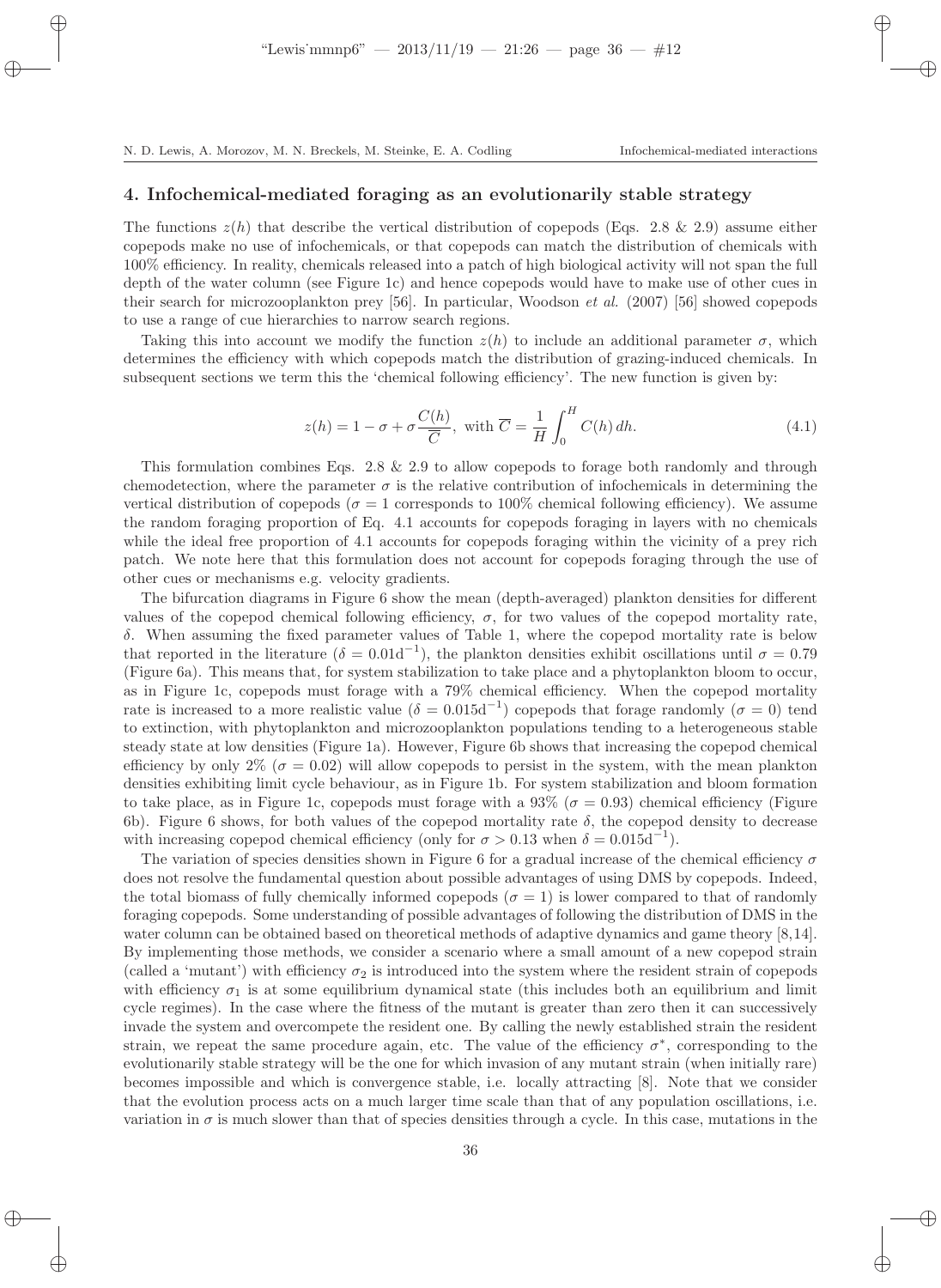

Figure 6. Bifurcation diagram showing the space-average plankton densities for different levels of the copepod chemical efficiency, σ, when (a)  $\delta = 0.01d^{-1}$  and (b)  $\delta = 0.015d^{-1}$ , with all other parameters fixed at the values given in Table 1. The diagrams show the equilibrium densities of the stable steady state or the maximum and minimum densities of the stable limit cycle. Simulations were run for 3000 days with the final 500 used to assess stability (see Appendix A). This was to produce a smoother graph.

chemical efficiency occur so rarely that the model trajectories are always settled on the attractor before another mutation occurs.

Our direct numerical simulation based on the introduction of a mutant strain reveals that for the model parameters belonging to the considered range (see Table 1), the evolutionarily stable strategy will be the one corresponding to the fully chemically informed copepods ( $\sigma = 1$ ). Note that we consider that all other parameters (e.g. mortality rate, maximum feeding rate, etc.) describing the competing copepod strains to be the same, i.e. we assume that there is no trade-off between the efficiency  $\sigma$  and other life traits. In this case, any copepod strain with a lower efficiency cannot invade the system of fully chemically informed copepods; moreover, this state is globally attracting, i.e., all random mutations of strategies starting from a smaller  $\sigma$  will eventually evolve to  $\sigma^* = 1$ . This conclusion is also confirmed by construction of a standard pairwise-invasibility plot technique [8,14]. Note that at  $\sigma = 1$  the gradient of the invader fitness does not vanish as it is a standard requirement of the evolutionarily singular point [8], this is due to the fact that the value  $\sigma = 1$  is located at the boundary of the possible range of  $\sigma$ . For the sake of brevity we do not present the corresponding pairwise-invasibility plot here. Thus, despite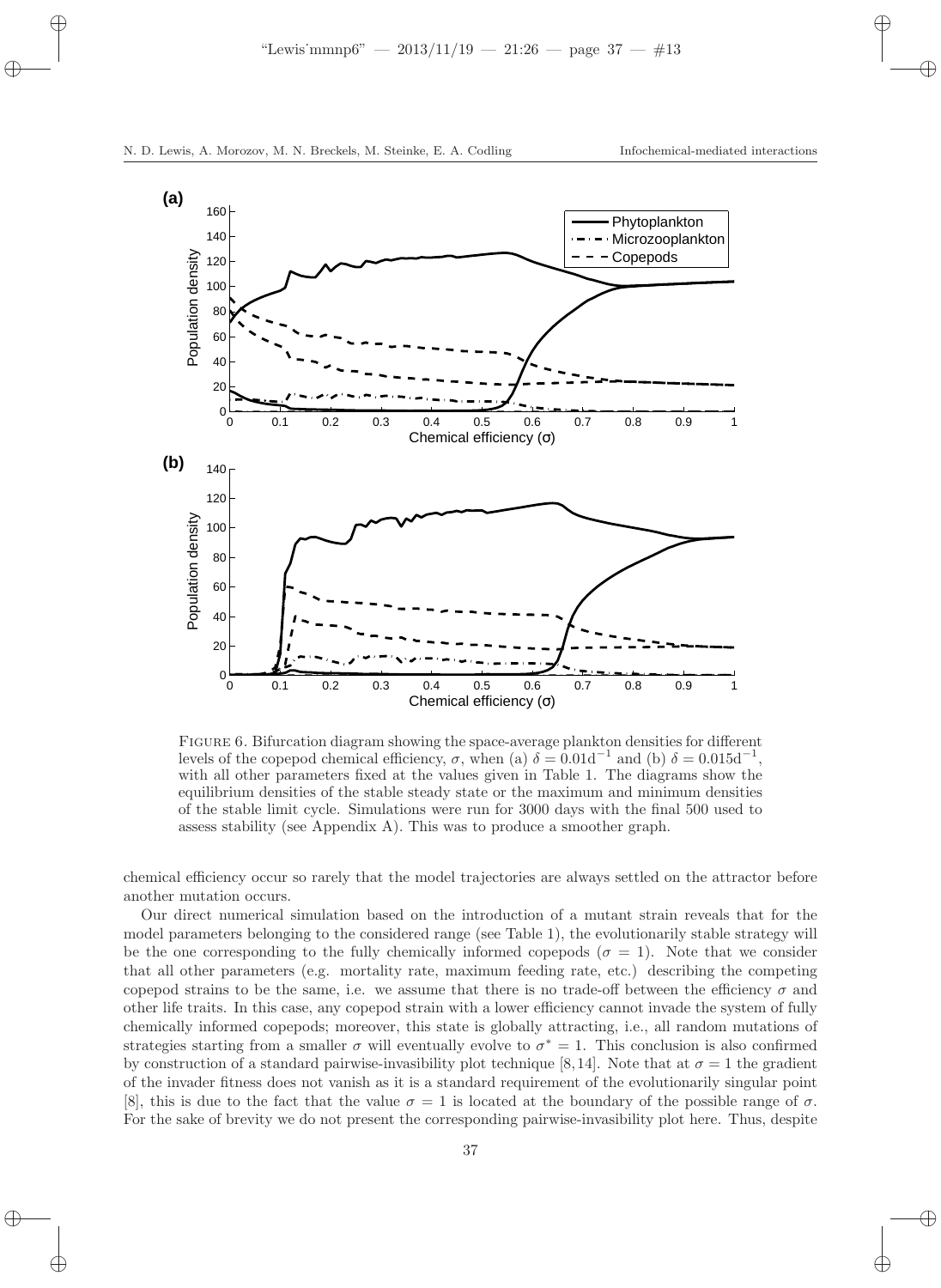the fact that the fully chemically informed copepods exhibit smaller overall density  $Z$ , the strategy to entirely follow the vertical distribution of DMS becomes evolutionarily more advantageous.

It can be shown that the analytical condition of the evolutionarily stable strategy  $\sigma^*$  in model (2.1-2.4), in the case of stationary dynamics, is an equilibrium point given by:

$$
\int_0^H \frac{M(h, \sigma^*)}{k_2 + M(h, \sigma^*)} z(h, \sigma^*) dh > \int_0^H \frac{M(h, \sigma^*)}{k_2 + M(h, \sigma^*)} z(h, \sigma) dh,\tag{4.2}
$$

which emphasizes the fact the fitness of the resident strain should be maximal compared to that of the other strategies [8]; here  $z(h, \sigma)$  is given by Eq. 4.1. In the case of periodic oscillations, we need to maximize the time average values of fitness through the period. Numerical simulation and analytical investigation (see Appendix B) of the above condition shows that although transition to  $\sigma = 1$  results in a lower total amount of copepods (see Figure 6), the shape of the copepod vertical distribution  $z(h, \sigma)$ becomes closer to that of  $M$ , thus the local consumption rate becomes higher at depths with larger  $M$ , thus the overall integral consumption becomes higher and condition (4.2) holds.

It is also possible to come up with a simpler (but not mathematically strict) explanation of the advantage to have  $\sigma^* = 1$  for copepods. The point is that fully chemically informed copepods can persist with lower levels of resource (i.e. the average density of microzooplankton through the column) than copepod strains with  $\sigma < 1$ . Copepods with  $\sigma = 1$  feed preferentially at depths with a high density of microzooplankton and can compensate the low overall level of microzooplankton. On the contrary, randomly foraging copepods cannot invade the equilibrium state of the fully chemically informed copepods, since their survival would require larger values of M than the equilibrium level of fully informed copepods. This effect is similar to the well-known result from competition theory where the most effective competitor becomes the one which can reduce the resource to the minimal level and survive at this level, which would not be possible for the other consumers of this resource [51], [41]. Finally, we should say that in this study we neglect the existence of any trade-off functions between the efficiency and the other parameters (e.g. mortality rate), which could potentially change the main prediction about  $\sigma^* = 1$  always being the evolutionarily stable strategy.

## 5. Discussion

Here we have used a 1-d reaction-diffusion food web model with an additional ordinary differential equation for copepod dynamics to investigate the effect of grazing-induced infochemicals on multitrophic plankton interactions. Our results are comparable to the main results of Lewis et al. (2012) [27], who found such interactions to have a stabilizing effect on the population dynamics and to promote the formation of phytoplankton blooms. Lewis et al.  $(2012)$  [27] used a non-spatial model where an increase of microzooplankton grazing on phytoplankton led to an increase in the microzooplankton mortality rate, assumed to be through increased predation by copepods. Here the release of grazing-induced chemicals acts to alter the distribution of copepods in the water column, so that overall predation increases in prey rich patches due to an increase of copepods migrating to these areas, rather than through an increase in the copepod predation rate. This mechanism is consistent with laboratory studies which have shown copepods follow chemical trails to track mates [23], and aggregate in layers rich with prey [e.g. 38, 52]. Additionally we have shown that foraging through the use of chemodetection provides fitness benefits to copepods and forms and evolutionarily stable strategy.

The release of grazing-induced chemicals may enhance copepod foraging in a number of ways and at different spatiotemporal scales. The distribution of phytoplankton in the oceans is highly heterogeneous [6]. However, depth profiles from the ocean have shown chemicals such as DMS to correspond well to the chlorophyll maxima [47], potentially allowing vertically migrating copepods to locate and remain within prey-rich patches. This was taken into account in our model through use of the ideal free distribution (Eq. 2.9), which allowed copepods to follow the instantaneous distribution of grazing-induced chemicals. Our results indicate that this allowed less efficient copepods (parameterized with low predation rates,  $\beta$ ,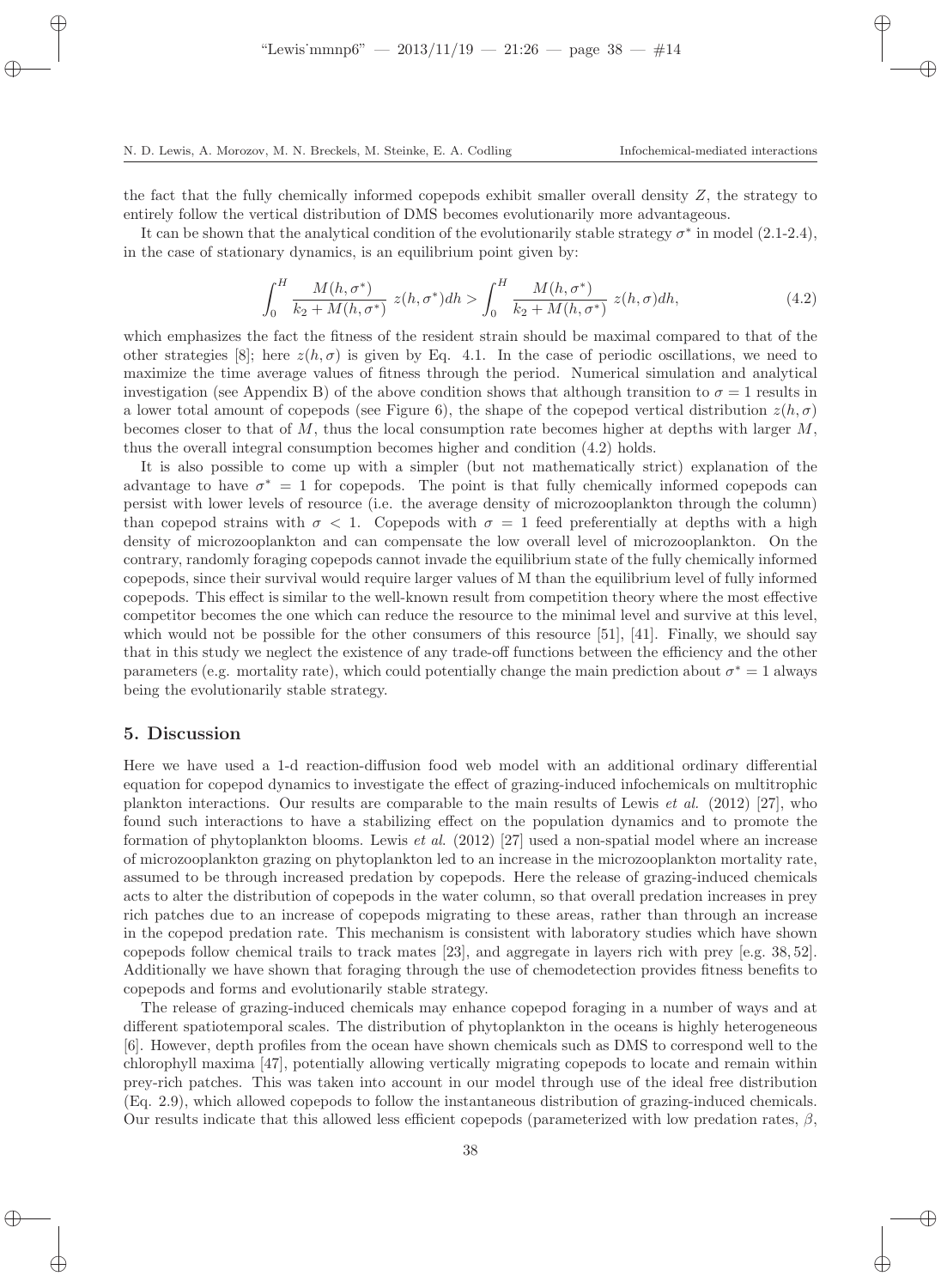or conversion efficiencies,  $\epsilon$ ) to persist in a system where they would have otherwise become extinct (Figure 3). Furthermore, copepods that foraged through chemodetection were able to persist under greater predation pressure from higher trophic levels in comparison to randomly foraging copepods (Figure 2). This is a consequence of increased copepod growth rates through the conversion of more predated microzooplankton into new biomass. It should be noted that there were a few cases where copepods appeared to benefit from foraging randomly, these being the phytoplankton carrying capacity, K, and copepod chemical efficiencies,  $\sigma$ . However, in the case of the phytoplankton carrying capacity, we emphasize that we used a copepod mortality value below the range reported in Table 1 in order to produce limit cycle behaviour in the model. In the case of the copepod chemical efficiency, we demonstrated that even though copepods with low  $\sigma$  values tend to higher population densities, utilizing infochemicals forms an evolutionarily stable strategy for copepods, and foraging randomly is not the best strategy to adopt. It should also be noted that use of the ideal free distribution assumes copepods have total freedom of movement and knowledge of the entire water column [12],[31]. Copepods can be modelled more realistically through use of a diffusion model with chemotaxis terms [e.g. 12], however, such an approach was beyond the scope of this paper.

Our spatial model of multitrophic interactions provides an insight regarding the potential advantage of using chemical cues by copepods. We demonstrate (Section 4) that utilizing infochemical-mediated foraging to locate microzooplankton prey is an evolutionarily stable strategy, and hence those copepods which apply this strategy obtain an advantage over randomly foraging strains. As a result, chemically informed strains of copepods will eventually outcompete those which forage randomly. Moreover, the model predicts that eventually, starting from purely random foraging behaviour ( $\sigma = 0$ ), the strategy will finally evolve to the scenario where copepods follow the vertical distribution of chemicals with  $100\%$ efficiency ( $\sigma = 1$ ). Interestingly, the transition to the maximal efficiency results in lower values of the overall biomass of copepods (see Figure 6). The fully informed copepod strain would minimize the level of total available resource (microzooplankton); however, it is able to compensate low food densities by foraging at depths with high abundance of microzooplankton. The other copepod strains with smaller efficiency  $\sigma$  cannot survive at low resource densities and eventually die out. We should emphasize, however, that in our assumptions we neglect the possibility of the existence of possible trade-offs between the efficiency and other life history traits such as mortality, maximal growth rate, etc. Taking into account such trade-offs (e.g. the ability to precisely follow the gradient of infochemicals can require extra energy allocation and search time of copepods) could make the strategy with 100% efficiency less beneficial for copepods and the evolutionarily stable strategy would be observed for some other intermediate values of σ.

When considering randomly foraging copepods, our results are consistent with those of Rosenzweig & MacArthur (1963) [40] who showed that an initially stable system can become destabilized upon eutrophication (higher  $K$ ; Figure 4a). Assuming that copepods forage through chemodetection stabilizes the dynamics so that the system tended to the persistence stable steady state (Figure 1c) across the full range of K. These results are consistent with Lewis et al. (2012) [27], who showed infochemical-mediated predation to be stabilizing, and Morozov et al. (2011) [32], who showed vertical heterogeneity to have a stabilizing effect of the system dynamics, even at an unlimited nutrient load.

If the release of chemicals following microzooplankton grazing enhances their susceptibility to copepod predation, this may provide a 'loophole' in the microzooplankton grazing impact, leading to the formation of a phytoplankton bloom [20]. In the model presented here, phytoplankton bloom formation was possible for twenty-seven out of the thirty parameterizations given in Table 2 when copepods were assumed to forage according to the ideal free distribution, but was not possible at all when copepods foraged randomly. Furthermore, phytoplankton bloom formation was only possible when considering infochemically informed copepods in the analysis of the phytoplankton growth parameters (Figure 5). This is in agreement with laboratory and field studies that have shown the main impact of copepods on small phytoplankton species to be induced indirectly by predation on microzooplankton, releasing excessive grazing pressure from phytoplankton and, in some cases, leading to bloom formation [17, 34]. The idea of an induced chemical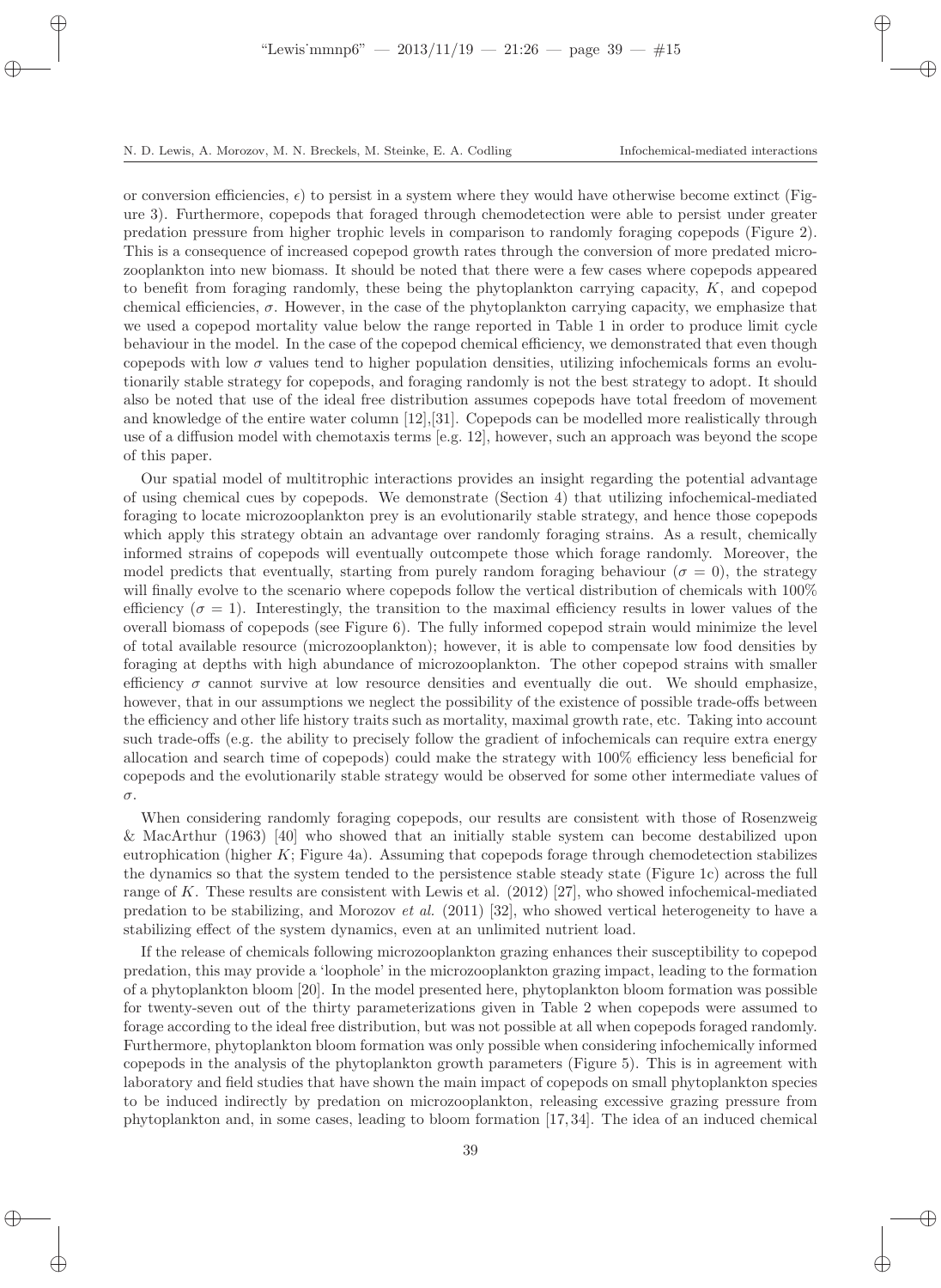defence in unicellular marine algae is controversial, as natural selection maximizes fitness at the level of the individual [24]. In the marine environment, individual cells lack fixed spatial associations and cannot, therefore, target infochemicals [26]. Consequently, the benefits of the chemical defence would be shared by not only cells of the same species but also by cells of other competing species. This is not an evolutionarily stable strategy as it gives rise to 'cheaters' who gain the benefits of the chemical defence without the metabolic costs of its production [26]. However, some chemicals proposed to function as defences, such as DMS, also serve several intracellular functions [e.g. 50]. It has therefore been proposed that the evolution of such defence mechanisms in phytoplankton has been driven by the need for metabolic processes [37]. Another possible explanation for the benefits of producing infochemicals can be spatial heterogeneity on microscales. For instance, at any given depth the concentration of DMS can vary at small scales and be higher near phytoplankton cells producing the infochemicals and lower in the vicinity of cells which do not produce them. As a result, copepods can be attracted by such microgradients of infochemicals and feed nearby. Thus infochemical producing algal colonies will be more likley to be released from microzooplankton grazing than other phytoplankton species. In our paper however, we consider a coarse spatial resolution and we do not model the mentioned effects of heterogeneity on microscales.

Chemicals released following grazing will not span the full depth of the euphotic zone, but will be transported to the surrounding area via turbulent diffusion. This can be seen in Figure 1c for our model, which shows the majority of phytoplankton to be concentrated in the upper 20m of the euphotic zone, with chemicals abundant in the upper 30m. In reality this means that only copepods in the vicinity of an area of high biological activity will be able to make use of such chemical information, with copepods outside this area having to forage randomly or make use of other prey related cues. Woodson et al. (2007) [56] suggested a copepod cue hierarchy, employed by copepods to narrow their search for prey. They estimated that, in a 25m water column, the majority of phytoplankton biomass is concentrated in 4-16% of the habitat, with chemical exudates increasing this area to 4-20% and other prey related cues, such as velocity gradients, to 15-25% [56]. The model presented here does not account for a 'two-phase' strategy of copepods that varies with depth, however, the formulation given by Eq. 4.1 does allow us to vary the amount by which copepods forage randomly and through chemodetection by allowing us to adjust the efficiency with which the copepod distribution matches that of chemicals. It was shown that increasing the chemical following efficiency of randomly foraging copepods by just 2% allowed them to persist with a mortality rate that would have otherwise driven them to extinction. A 79-93% chemical following efficiency was required for system stabilization and phytoplankton bloom formation to take place. Such a high chemical following efficiency is unlikely in nature [56], but the effects may be possible if the utilization of infochemicals is combined with other cues and search strategies not accounted for within our model. Furthermore, by considering the chemical following efficiency of a competiting copepod population, we were able to demonstrate that using chemodectection to locate microzooplankton prey forms an evolutionarily stable strategy for copepods in this system.

In this paper we have used DMS as an example infochemical that has been well quantified in other modelling studies. DMS has been shown to elicit a behavioural foraging response in many marine organisms, including the copepod T. longicornis, suggesting that copepods may use this chemical information when searching for microzooplankton prey [49]. As the production of DMS is rapidly accelerated following microzooplankton grazing on phytoplankton [1, 55], DMS is a potential candidate for the mediation of multitrophic interactions in the plankton [48]. A recent laboratory study found no differences in the pooled time budget of individual copepods allocated to slow swimming (associated with foraging) when subject to high or low DMS treatments [3], however, these experiments can be considered to examine the behaviour of individual copepods once in a prey patch. Further experiments are needed to assess the effect of DMS at the population level on a larger spatial scale. Regardless, infochemicals are ubiquitous in the marine environment and play important roles in the structure and functioning of marine food webs [18]. The model presented here gives an insight into the possible function of infochemicals in a planktonic food web, and presents a potential mechanism for system stabilization and bloom formation.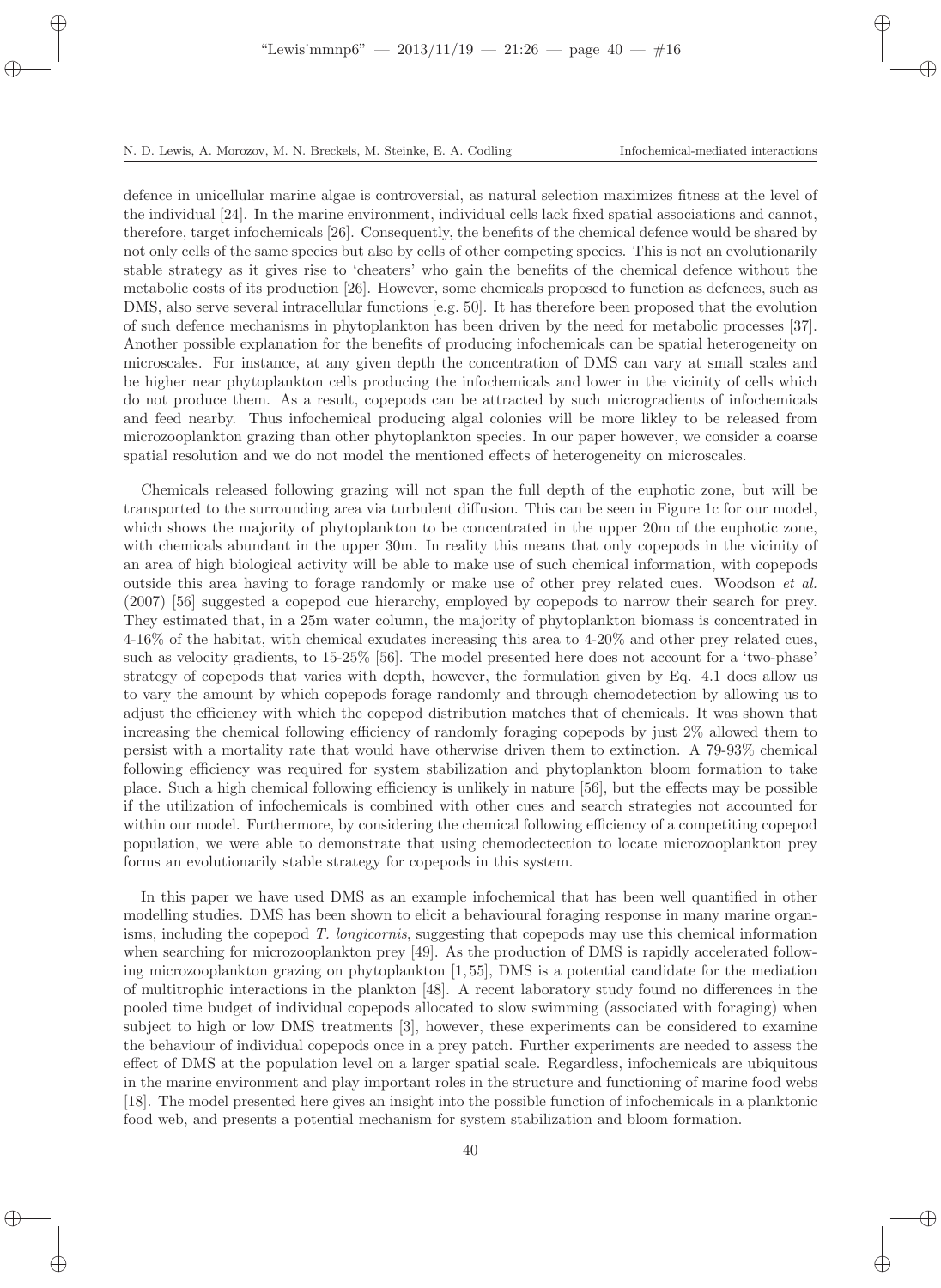#### Appendix A

Here we describe the method used to carry out the bifurcation analyses. The pseudo code for oneparameter bifurcations is given by:

- 1. Define fixed parameter values.
- 2. Create a for loop to run through increasing values of the bifurcation parameter.
- 3. For each value of the bifurcation parameter:
	- (a) Run the simulation for 2000 time steps to get rid of transients.
	- (b) Run for a further 100 time steps and record the mean (depth-averaged) densities in vectors PP, MM & ZZ.
	- (c) Record the mean densities at the end of the simulation as EP, EM & EZ.
	- (d) i. If the difference between the highest and lowest value in each vector (PP, MM, ZZ) is less than 0.03 assume an equilibrium has been reached and record EP, EM & EZ in a solution vector.
		- ii. If the difference between the highest and lowest value in each vector (PP, MM, ZZ) is greater than 0.03 assume a stable limit cycle has been reached and record the maximum and minimum values in the solution vector.
- 4. Plot the values in the solution vector against the bifurcation parameter.

A similar method is used for the two-parameter bifurcation maps. In this case a for loop is used for each bifurcation parameter and the if statement tests for copepod persistence / bloom formation as well as stability, where copepod persistence is assumed if  $\overline{Z} \geq 0.1 \mu \overline{g} C l^{-1}$  and phytoplankton bloom formation is assumed if an equilibrium is reached where  $P_{surf} \ge 50 \mu$ g C l<sup>-1</sup>.

#### Appendix B

Here we show (under some assumptions) why condition (4.2) of the evolutionarily stable strategy is satisfied for the fully chemically informed zooplankton  $(\sigma^* = 1)$ 

The proof will require the following assumption

$$
\frac{C(h)}{\overline{C}} \approx \frac{M(h)}{\overline{M}},\tag{.1}
$$

in other words we consider that the relative distribution of DMS in the column can be replaced by that of microzooplankton. Note that although this assumption is not fully true throughout the column (e.g. at the surface level, see Fig.1a), numerical simulation shows that deviation from (B2) at all other depths across the column is very small.

In the case (B1) holds, we can re-write condition (4.2) as

$$
\Delta = \int_0^H \frac{M(h, \sigma^*)}{k_2 + M(h, \sigma^*)} \frac{M(h, \sigma^*)}{M(h, \sigma^*)} dh - \int_0^H \frac{M(h, \sigma^*)}{k_2 + M(h, \sigma^*)} \left[1 - \sigma + \sigma \frac{M(h, \sigma^*)}{M(h, \sigma^*)}\right] dh,\tag{.2}
$$

since the vertical distribution of invader stain of copepods (when rare), corresponding to efficiency  $\sigma$  is given by

$$
z(h) = 1 - \sigma + \sigma \frac{M(h)}{\overline{M}},
$$
\n(.3)

where the optimal value of chemical efficiency is given by  $\sigma^* = 1$ .

We re-arrange the expression for  $\Delta$  and obtain

$$
\Delta = (1 - \sigma) \int_0^H \frac{M(h, \sigma^*)}{k_2 + M(h, \sigma^*)} \left[ \frac{M(h, \sigma^*)}{M(h, \sigma^*)} - 1 \right] dh. \tag{.4}
$$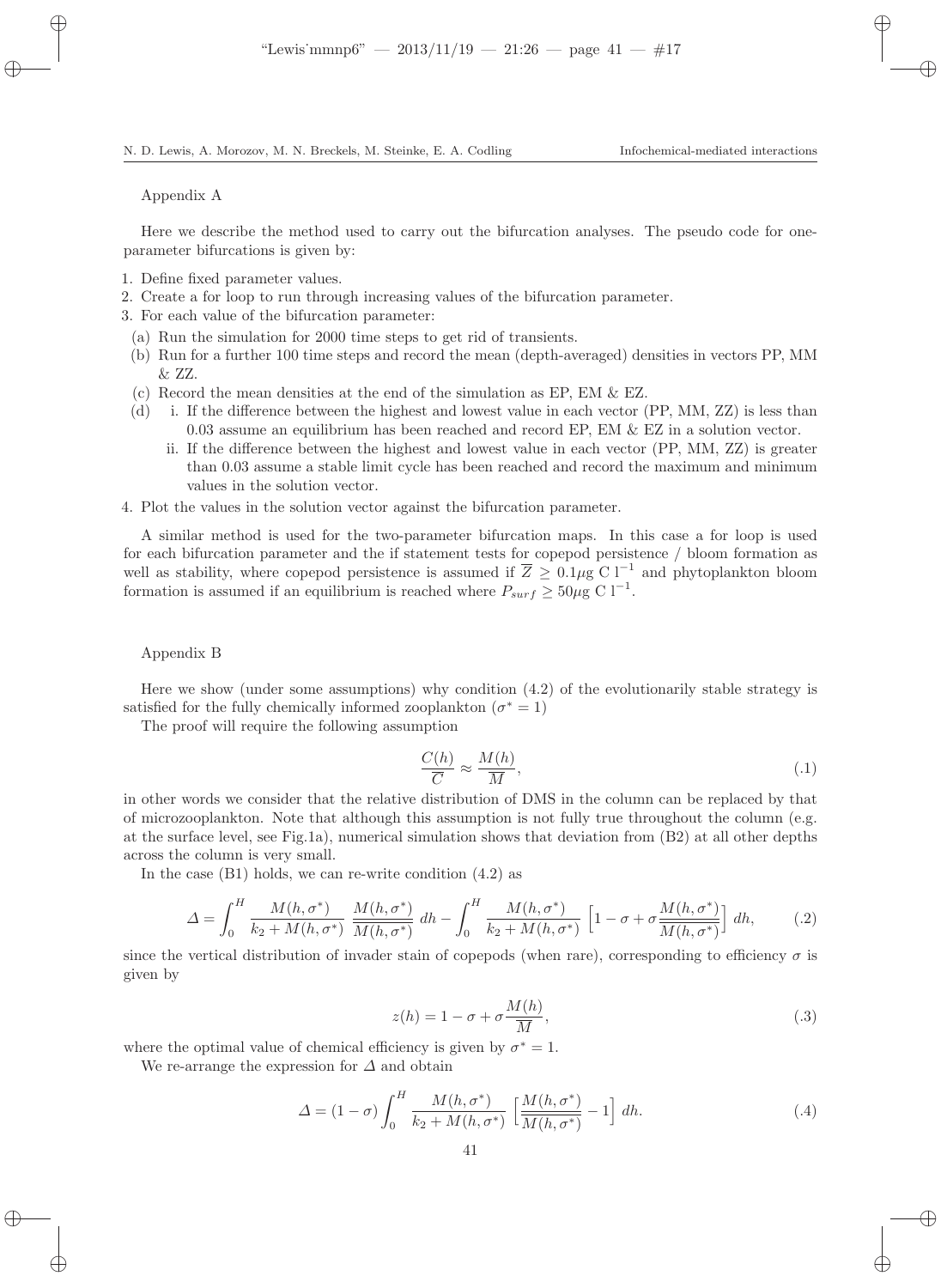We further have

$$
\Delta = (1 - \sigma) \left( \int_{\Omega_1} \frac{M(h, \sigma^*)}{k_2 + M(h, \sigma^*)} \left[ \frac{M(h, \sigma^*)}{M(h, \sigma^*)} - 1 \right] dh + \int_{\Omega_2} \frac{M(h, \sigma^*)}{k_2 + M(h, \sigma^*)} \left[ \frac{M(h, \sigma^*)}{M(h, \sigma^*)} - 1 \right] dh \right), \quad (.5)
$$

where the domains  $\Omega_1$  and  $\Omega_2$  comprise all intervals of the positive and negative value of the integrand, respectively. It is easy to see that

$$
\int_{\Omega_1} \frac{M(h,\sigma^*)}{k_2 + M(h,\sigma^*)} \left[ \frac{M(h,\sigma^*)}{M(h,\sigma^*)} - 1 \right] dh > \int_{\Omega_1} \frac{\overline{M(h,\sigma^*)}}{k_2 + \overline{M(h,\sigma^*)}} \left[ \frac{M(h,\sigma^*)}{M(h,\sigma^*)} - 1 \right] dh > 0,
$$
 (.6)

and

$$
\int_{\Omega_2} \frac{M(h,\sigma^*)}{k_2 + M(h,\sigma^*)} \left[ \frac{M(h,\sigma^*)}{M(h,\sigma^*)} - 1 \right] dh > \int_{\Omega_2} \frac{\overline{M(h,\sigma^*)}}{k_2 + \overline{M(h,\sigma^*)}} \left[ \frac{M(h,\sigma^*)}{M(h,\sigma^*)} - 1 \right] dh < 0, \tag{7}
$$

By combining (B.5), (B.6) and (B.7) we obtain

$$
\Delta > (1 - \sigma) \left( \int_{\Omega_1} \frac{\overline{M(h, \sigma^*)}}{k_2 + \overline{M(h, \sigma^*)}} \left[ \frac{M(h, \sigma^*)}{M(h, \sigma^*)} - 1 \right] dh - \int_{\Omega_2} \frac{\overline{M(h, \sigma^*)}}{k_2 + \overline{M(h, \sigma^*)}} \left[ \frac{M(h, \sigma^*)}{M(h, \sigma^*)} - 1 \right] dh \right) = 0 \tag{8}
$$

It is important to stress that the latter inequality is a strong inequality, i.e.  $\Delta > 0$ , and this would signify that condition  $(B2)$  holds (which is equivalent to condition  $(4.2)$ ) and the fitness of a mutant will be always smaller than that of the resident with  $\sigma^* = 1$ . Thus  $\sigma^* = 1$  is the evolutionarily stable strategy.

Note that in a similar way one can prove that

$$
\int_0^H \frac{M(h,\sigma_1)}{k_2 + M(h,\sigma_1)} z(h,\sigma_1) dh > \int_0^H \frac{M(h,\sigma_1)}{k_2 + M(h,\sigma_1)} z(h,\sigma_2) dh,\tag{.9}
$$

for  $\sigma_1 > \sigma_2$  in other words, the strategy  $\sigma^* = 1$  is a convergence stable (attracting) strategy: all mutations starting from  $\sigma < 1$  will eventually evolve to  $\sigma^* = 1$ .

Acknowledgements. This work was funded by a grant from the UK Natural Environment Research Council (NERC; NE/H009485/1).

## References

- [1] S. D. Archer, C. E. Stelfox-Widdicombe, P. H. Burkill, G. Malin. A dilution approach to quantify the production of dissolved dimethylsulphoniopropionate and dimethylsulphide due to microzooplankton herbivory. Aquat. Microb. Ecol., 23 (2001), 131–145.
- [2] A. Beckmann, I. Hense. Beneath the surface: characteristics of oceanic ecosystems under weak mixing conditions  $-a$ theoretical investigation. Prog. Oceanogr., 75 (2007), 771–796.
- [3] M. N. Breckels, N. W. F. Bode, E. A. Codling, M. Steinke. The effect of grazing-mediated DMS production on the behaviour of the copepod Calanus helgolandicus. Mar. Drugs, 11 (2013), 2486–2500.
- [4] R. J. Charlson, J. E. Lovelock, M. O. Andreae, S. G. Warren. Oceanic phytoplankton, atmospheric sulphur, cloud albedo and climate. Nature, 326 (1987), 655–661.
- [5] J. Chattopadhyay, R. R. Sarkar, S. Mandal. Toxin producing plankton may act as a biological control for planktonic blooms-field study and mathematical modelling. J. Theor. Biol., 215 (2002), 333-344.
- [6] T. J. Cowles, R. A. Desiderio, M. E. Carr. Small scale planktonic structure: persistence and trophic consequences. J. Oceanogr., 11 (1998), 4–9.
- [7] G. B. Cunningham, V. Strauss, P. G. Ryan. African penguins (Spheniscus demersus) can detect dimethyl sulphide, a prey related cue. J. Exp. Biol., 211 (2008), 3123–3127.
- [8] U. Dieckmann. Adaptive dynamics of pathogen-host interactions. In: Dieckmann, U, Metz, JAJ, Sabelis, M.W., Sigmund, K. (Eds.), Adaptive Dynamics of Infectious Diseases:In Pursuit of Virulence Management, Cambridge University Press, (2002), pp. 39–59.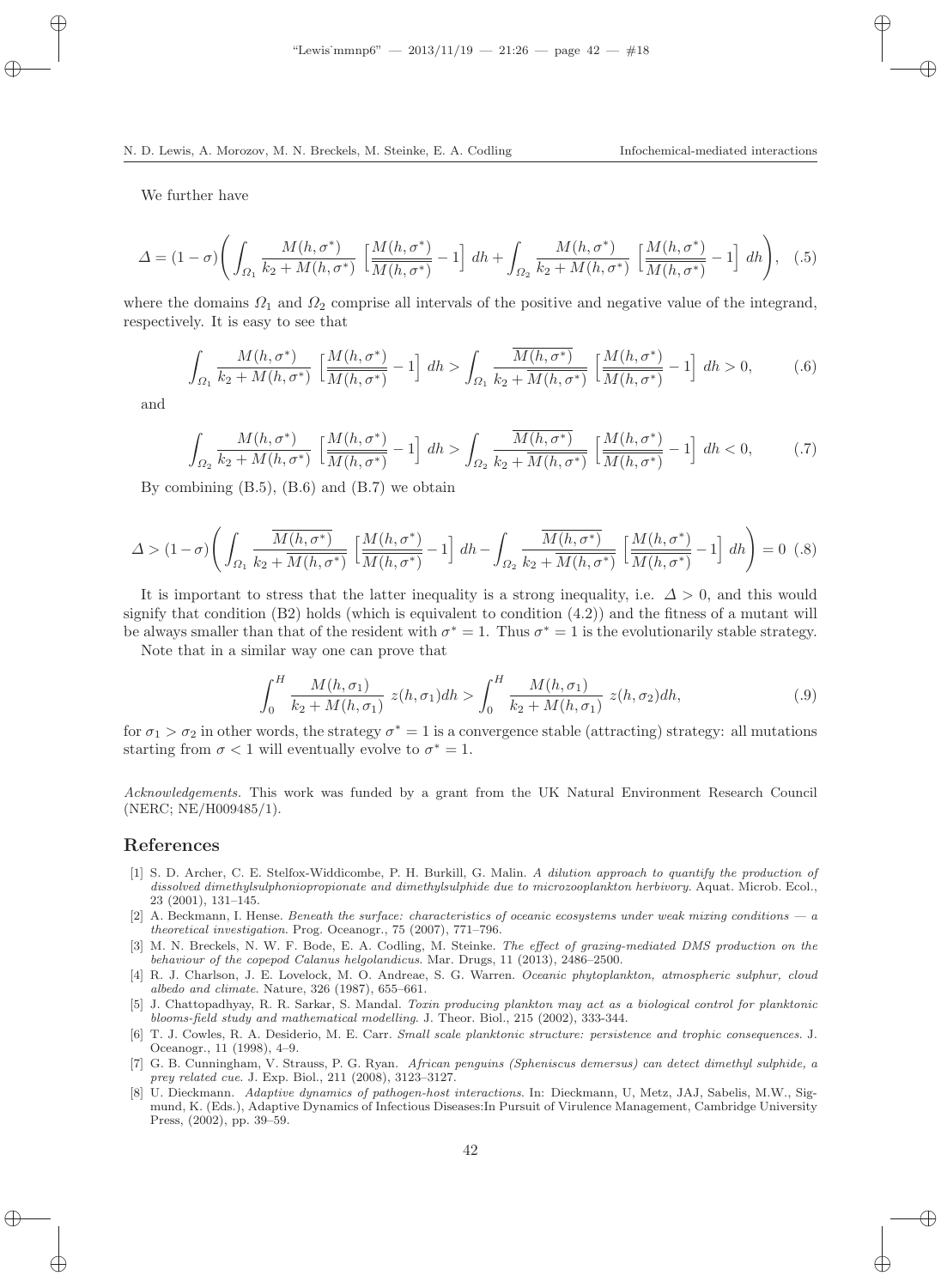- [9] C. A. Edwards, H. P. Batchelder, T. M. Powell. Modeling microzooplankton and macrozooplankton dynamics within a coastal upwelling system. J. Plankton Res., 22 (2000), 1619–1648.
- [10] C. A. Edwards, T. A. Powell, H. P. Batchelder. The stability of an NPZ model subject to realistic levels of vertical mixing. J. Mar. Res., 58 (2000), 37–60.
- [11] A. M. Edwards, J. Brindley. Zooplankton mortality and the dynamical behaviour of plankton population models. Bull. Math. Biol., 61 (1999), 303–339.
- [12] K. D. Farnsworth, J. A. Beecham. How do grazers achieve their distribution? A continuum of models from random diffusion to the ideal free distribution using biased random walks. Am. Nat., 153 (1999), 509–526.
- [13] A. Gabric, N. Murray, L. Stone, M. Kohl. Modelling the production of dimethylsulfide during a phytoplankton bloom. J. Geophys. Res., 98 (1993), 22805–22816.
- [14] S.A.H., Geritz, E. Kisdi, G. Meszena, J.A.J. Metz, Evolutionarily singular strategies and the adaptive growth and branching of the evolutionary tree. Evol. Ecol., 12, (1998), 35–57.
- [15] C. W. Gill, S. A. Poulet. Responses of copepods to dissolved free amino acids. Mar. Ecol. Prog. Ser., 43 (1988), 269–276.
- [16] J. Giske, R. Rosland, J. Berntsen, Ø. Fiksen. Ideal free distribution of copepods under predation risk. Ecol. Model., 95 (1997), 45–59.
- [17] F. C. Hansen, M. Reckermann, W. C. M. Klein Breteler. Phaeocystis blooming enhanced by copepod predation on protozoa: evidence from incubation experiments. Mar. Ecol. Prog. Ser., 102 (1993), 51–57.
- [18] M. E. Hay. Marine chemical ecology: chemical signals and cues structure marine populations, communities and ecosystems. Annu. Rev. Mar. Sci., 1 (2009), 193–212.
- [19] C. S. Holling. The components of predation as revealed by a study of small mammal predation on the European pine sawfly. Can. Entomol., 91 (1959), 293–320.
- [20] X. Irigoien, K. J. Flynn, R. P. Harris. Plankton blooms: a 'loophole' in microzooplankton grazing impact? J. Plankton Res., 27 (2005), 313–321.
- [21] A. Kharab, R. B. Guenther. An Introduction to Numerical Methods: A MATLAB Approach. Third edition. CRC Press, Boca Raton, 2012.
- [22] T. Kiørboe. A Mechanistic Approach to Plankton Ecology. Princeton University Press, NJ, 2008.
- [23] T. Kiørboe, E. Bagøien, U. H. Thygesen. Blind dating—mate finding in planktonic copepods. II. the pheromone cloud of Pseudocalanus elongatus. Mar. Ecol. Prog. Ser., 300 (2005), 117–128.
- [24] C. J. Krebs. Ecology. Sixth edition. Pearson, San Francisco, 2009.
- [25] W. Lampert. Vertical distribution of zooplankton: density dependence and evidence for an ideal free distribution with costs. BMC Biol., 3 (2005), 10.
- [26] W. M. Lewis. Evolutionary interpretations of allelochemical interactions in phytoplankton algae. Am. Nat., 127 (1986), 184–194.
- [27] N. D. Lewis, M. N. Breckels, S. D. Archer, A. Morozov, J. W. Pitchford, M. Steinke, E. A. Codling. Grazing-induced production of DMS can stabilize food-web dynamics and promote the formation of phytoplankton blooms in a multitrophic plankton model. Biogeochemistry, 110 (2012), 303–313.
- [28] N. D. Lewis, M. N. Breckels, M. Steinke, E. A. Codling. Role of infochemical mediated zooplankton grazing in a phytoplankton competition model. Ecol. Complex., (2012), http://dx.doi.org/10.1016/j.ecocom.2012.10.003.
- [29] MATLAB. The Language of Technical Computing, version 7.8. Mathworks, Natick, MA.
- [30] D. J. S. Montagnes, J. A. Berges, P. J. Harrison, F. J. R. Taylor. Estimating carbon, nitrogen, protein, and chlorophyll a from volume in marine phytoplankton. Limnol. Oceanogr., 39 (1994), 1044–1060.
- [31] A. Morozov, E. Arashkevich, Towards a correct description of zooplankton feeding in models: Taking into account food-mediated unsynchronized vertical migration. J. Theor. Biol., 262 (2010), 346–360.
- [32] A. Morozov, E. Arashkevich, A. Nikishina, K. Solovyev. Nutrient-rich plankton community stabilized via predator-prey interactions: revisiting the role of vertical heterogeneity. Math. Med. Biol., 28 (2011), 185–215.
- [33] J. C. Nejstgaard, U. Båmstedt, E. Bagøien, P. T. Solberg. Algal constraints on copepod grazing. Growth state, toxicity, cell size, and season as regulating factors. ICES J. Mar. Sci., 52 (1995), 347–357.
- [34] J. C. Nejstgaard, I. Gismervik, P. T. Solberg. Feeding and reproduction by Calanus finmarchicus, and microzooplankton grazing during mesocosm blooms of diatoms and the coccolithophore Emiliania huxleyi. Mar. Ecol. Prog. Ser., 147 (1997), 197–217.
- [35] G. A. Nevitt, R. R. Veit, P. Kareiva. Dimethyl sulphide as a foraging cue for Antarctic Procellariiform seabirds. Nature, 376 (1995), 680–682.
- [36] G. Pohnert, O. Lumineau, A. Cueff, S. Adolph, C. Cordevant, M. Lange, S. Poulet. Are volatile unsaturated aldehydes from diatoms the main line of chemical defence against copepods?. Mar. Ecol. Prog. Ser., 245 (2002), 33–35.
- [37] G. Pohnert, M. Steinke, R. Tollrian. Chemical cues, defense metabolites and the shaping of pelagic interspecific interactions. Trends Ecol. Evol., 22 (2007), 198–204.
- [38] S. A. Poulet, G. Ouellet. The role of amino acids in the chemosensory swarming and feeding of marine copepods. J. Plankton Res., 4 (1982), 341–361.
- [39] M. L. Rosenzweig. Paradox of enrichment: destabilization of exploitation ecosystems in ecological time. Science, 171 (1971), 385–387.
- [40] M. L. Rosenzweig, R. H. MacArthur. Graphical representation and stability conditions of predator-prey interactions. Am. Nat., 97 (1963), 209–223.
- [41] A. B. Ryabov, B Blasius. A graphical theory of competition on spatial resource gradients. Ecol. Lett 14 (2011), 220–228